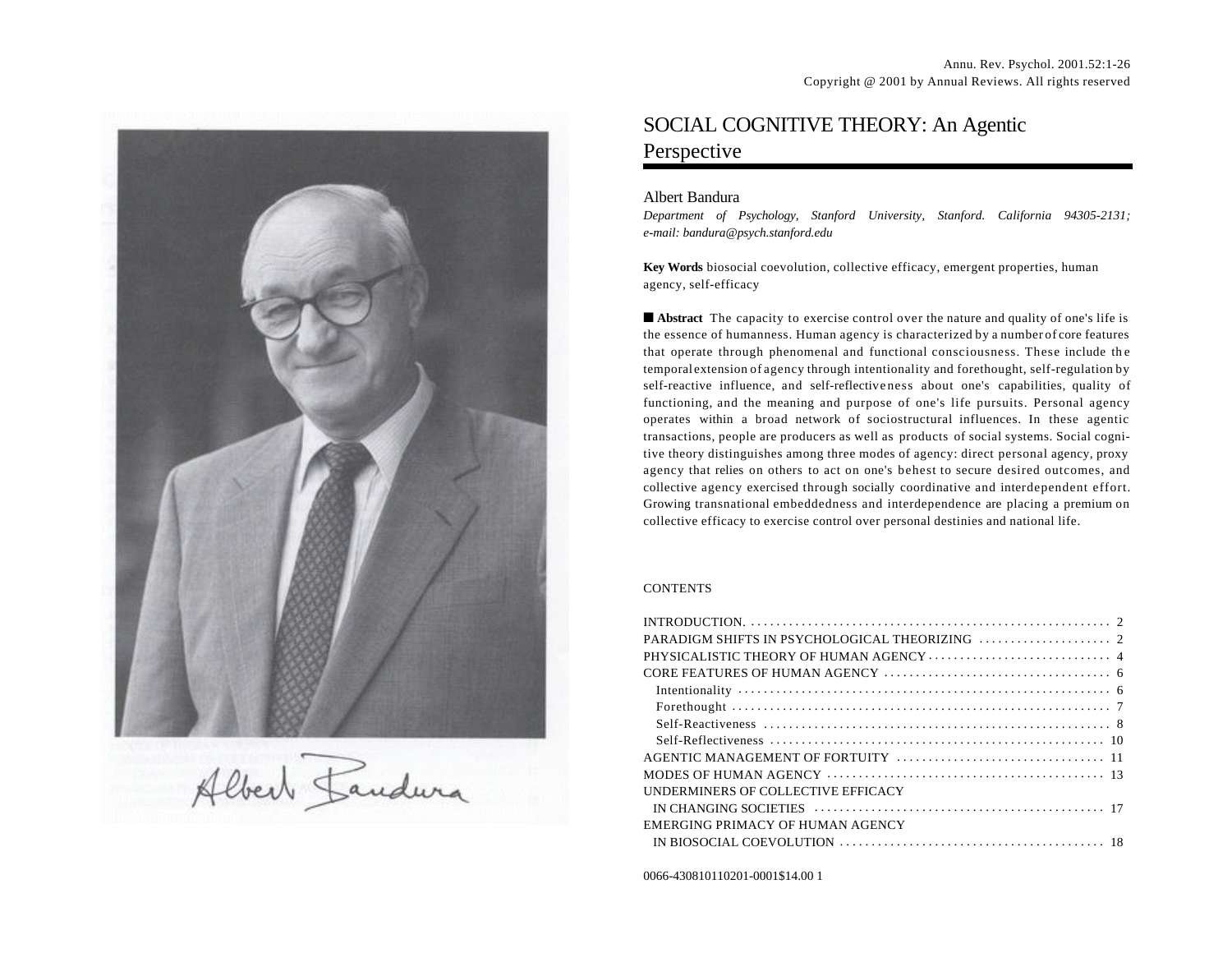## INTRODUCTION

To be an agent is to intentionally make things happen by one's actions. Agency embodies the endowments, belief systems, self-regulatory capabilities and distributed structures and functions through which personal influence is exercised, rather than residing as a discrete entity in a particular place. The core features of agency enable people to playa part in their self-development, adaptation, and self-renewal with changing times. Before presenting the agentic perspective of social cognitive theory, the paradigm shifts that the field of psychology has undergone in its short history warrant a brief discussion. In these theoretical transformations, the core metaphors have changed but for the most part, the theories grant humans little, if any, agentic capabilities.

# PARADIGM SHIFTS IN PSYCHOLOGICAL THEORIZING

Much of the early psychological theorizing was founded on behavioristic principles that embraced an input-output model linked by an internal conduit that makes behavior possible but exerts no influence of its own on behavior. In this view, human behavior was shaped and controlled automatically and mechanically by environmental stimuli. This line of theorizing was eventually put out of vogue by the advent of the computer, which likened the mind to a biological calculator. This model filled the internal conduit with a lot of representational and computational operations created by smart and inventive thinkers.

 If computers can perform cognitive operations that solve problems, regulative thought could no longer be denied to humans. The input-output model was supplanted by an input-linear throughput-output model. The mind as digital computer became the conceptual model for the times. Although the mindless organism became a more cognitive one, it was still devoid of consciousness and agentic capabilities. For decades, the reigning computer metaphor of human functioning was a linear computational system in which information is fed through a central processor that cranks out solutions according to preordained rules. The architecture of the linear computer at the time dictated the conceptual model of human functioning.

 The linear model was, in turn, supplanted by more dynamically organized computational models that perform multiple operations simultaneously and interactively to mimic better how the human brain works. In this model, environmental input activates a multifaceted dynamic throughput that produces the output. These dynamic models include multilevel neural networks with intentional functions lodged in a subpersonal executive network operating without any consciousness via lower subsystems. Sensory organs deliver up information to a neural network acting as the mental machinery that does the construing, planning, motivating, and regulating nonconsciously. Harre (1983) notes in his analysis of computationalism that it is not people but their componentized subpersonal parts that are orchestrating the courses of action. The personal level involves phenomenal consciousness and the purposive use of information and self-regulative means to make desired things happen.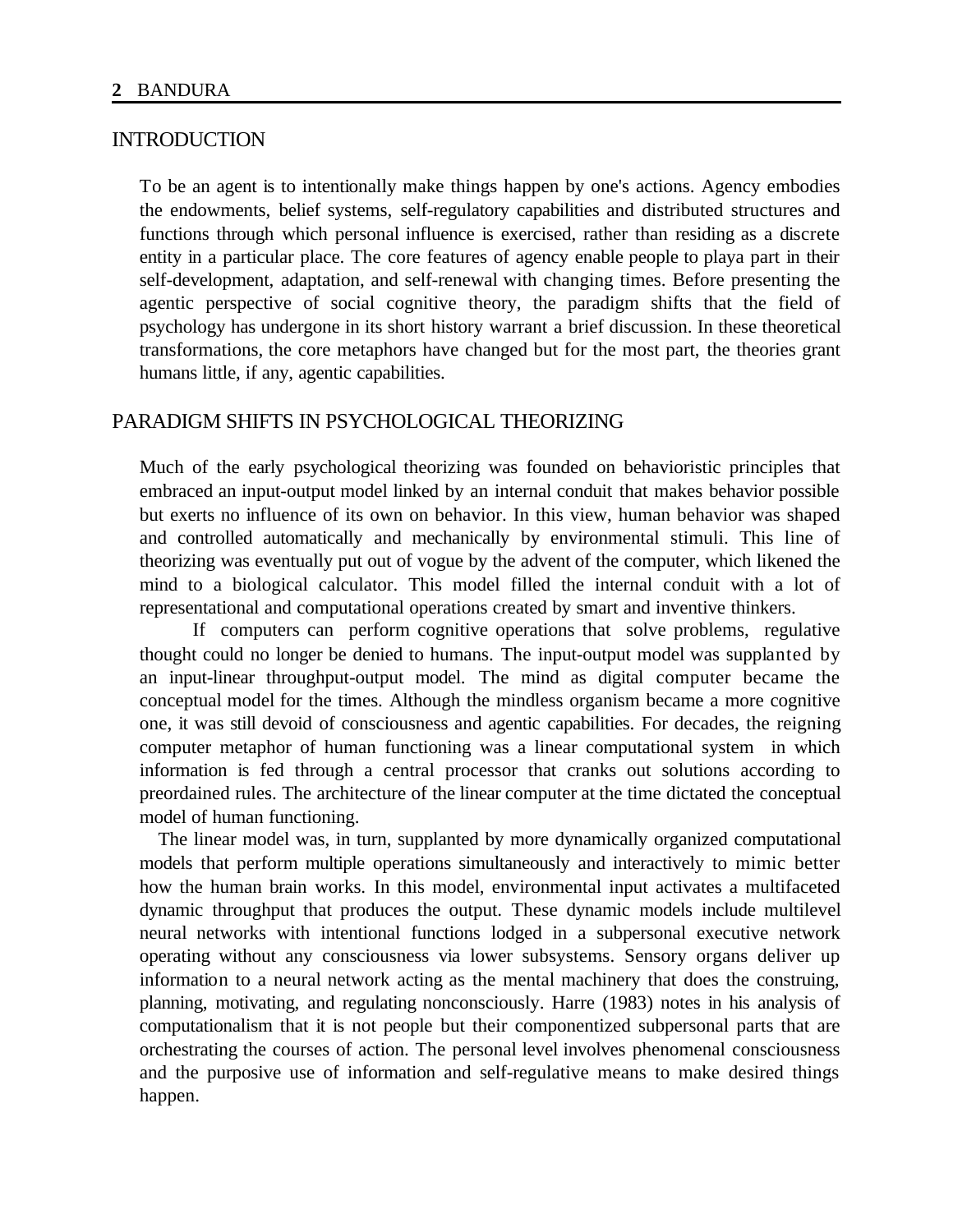Consciousness is the very substance of mental life that not only makes life personally manageable but worth living. A functional consciousness involves purposive accessing and deliberative processing of information for selecting, constructing, regulating, and evaluating courses of action. This is achieved through intentional mobilization and productive use of semantic and pragmatic representations of activities, goals, and other future events. In his discerning book on experienced cognition, Carlson (1997) underscores the central role that consciousness plays in the cognitive regulation of action and the flow of mental events. There have been some attempts to reduce consciousness to an epiphenomenal by-product of activities at the subpersonal level, to an executive subsystem in the information processing machinery, or to an attentional aspect of infonnation processing. Like the legendary ponderous elephant that goes unnoticed, in these subpersonal accounts of consciousness there is no experiencing person conceiving of ends and acting purposefully to attain them. However, these reductive accounts remain conceptually problematic because they omit prime features of humanness such as subjectivity, deliberative self-guidance, and reflective self-reactiveness. For reasons to be given shortly, consciousness cannot be reduced to a nonfunctional by-product of the output of a mental process realized mechanically at nonconscious lower levels. Why would an epiphenomenal consciousness that can do nothing evolve and endure as a reigning psychic environment in people's lives? Without a phenomenal and functional consciousness people are essentially higher-level automatons undergoing actions devoid of any subjectivity or conscious control. Nor do such beings possess a meaningful phenomenal life or a continuing self-identity derived from how they live their life and reflect upon it.

 Green and Vervaeke (1996) observed that originally many connectionists and computationalists regarded their conceptual models as approximations of cognitive activities. More recently, however, some have become eliminative materialists, likening cognitive factors to the phlogiston of yesteryear. In this view, people do not act on beliefs, goals, aspirations, and expectations. Rather, activation of their network structure at a subpersonallevel makes them do things. In a critique of eliminativism, Greenwood (1992) notes that cognitions are contentful psychological factors whose meaning does not depend on the explanatory propositions in which they figure. Phlogiston neither had any evidential basis nor explanatory or predictive value. In contrast, cognitive factors do quite well in predicting human behavior and guiding effective interventions. To make their way successfully through a complex world full of challenges and hazards, people have to make good judgments about their capabilities, anticipate the probable effects of different events and courses of action, size up sociostructural opportunities and constraints, and regulate their behavior accordingly. These belief systems are a working model of the world that enables people to achieve desired outcomes and avoid untoward ones. Forethoughtfu1, generative, and reflective capabilities are, therefore, vital for survival and human progress. Agentic factors that are explanatory, predictive, and of demonstrated functional value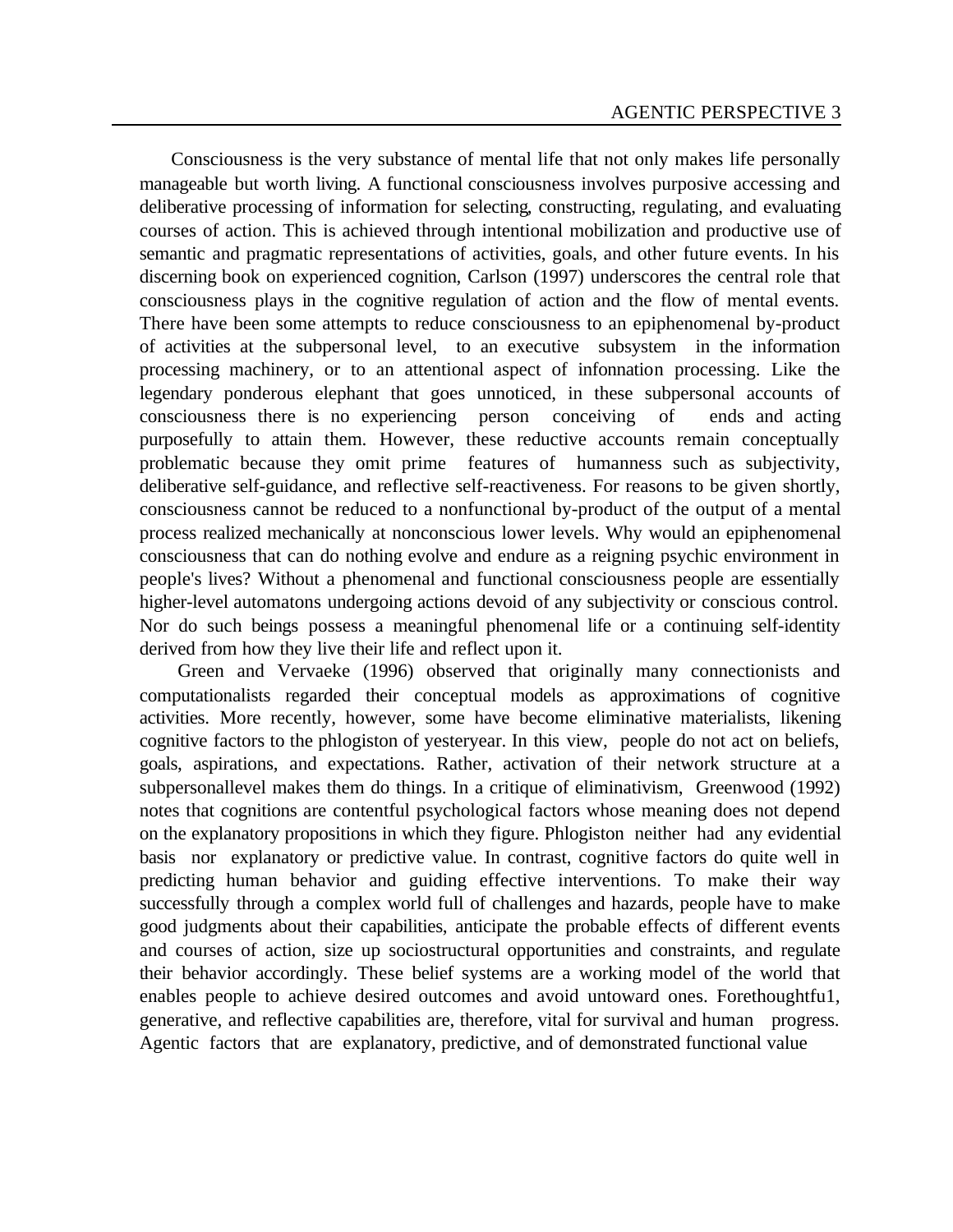may be translatable and modeled in another theoretical language but not eliminatable (Rottschaefer, 1985, 1991).

#### PHYSICALISTIC THEORY OF HUMAN AGENCY

As has already been noted, people are not just onlooking hosts of internal mechanisms orchestrated by environmental events. They are agents of experiences rather than simply undergoers of experiences. The sensory, motor, and cerebral systems are tools people use to accomplish the tasks and goals that give meaning, direction, and satisfaction to their lives (Bandura, 1997; Harre & Gillet, 1994).

 Research on brain development underscores the influential role that agentic action plays in shaping the neuronal and functional structure of the brain (Diamond, 1988; Kolb & Whishaw, 1998). It is not just exposure to stimulation, but agentic action in exploring, manipulating, and influencing the environment that counts. By regulating their motivation and activities, people produce the experiences that form the functional neurobiological substrate of symbolic, social, psychomotor, and other skills. The nature of these experiences is, of course, heavily dependent on the types of social and physical environments people select and construct. An agentic perspective fosters lines of research that provide new insights into the social construction of the functional structure of the human brain (Eisenberg, 1995). This is a realm of inquiry in which psychology can make fundamental unique contributions to the biopsychosocial understanding of human development, adaptation, and change.

 Social cognitive theory subscribes to a model of emergent interactive agency (Bandura, 1986, 1999a). Thoughts are not disembodied, immaterial entities that exist apart from neural events. Cognitive processes are emergent brain activities that exert determinative influence. Emergent properties differ qualitatively from their constituent elements and therefore are not reducible to them. To use Bunge's (1977) analogy, the unique emergent properties of water, such as fluidity, viscosity, and transparency are not simply the aggregate properties of its microcomponents of oxygen and hydrogen. Through their interactive effects they are transformed into new phenomena.

 One must distinguish between the physical basis of thought and its deliberative construction and functional use. The human mind is generative, creative, proactive, and reflective, not just reactive. The dignified burial of the dualistic Descartes forces us to address the formidable explanatory challenge for a physicalistic theory of human agency and a nondualistic cognitivism. How do people operate as thinkers of the thoughts that exert determinative influence on their actions? What are the functional circuitries of forethought, planful proaction, aspiration, self-appraisal, and self-reflection? Even more important, how are they intentionally recruited?

 Cognitive agents regulate their actions by cognitive downward causation as well as undergo upward activation by sensory stimulation (Sperry, 1993).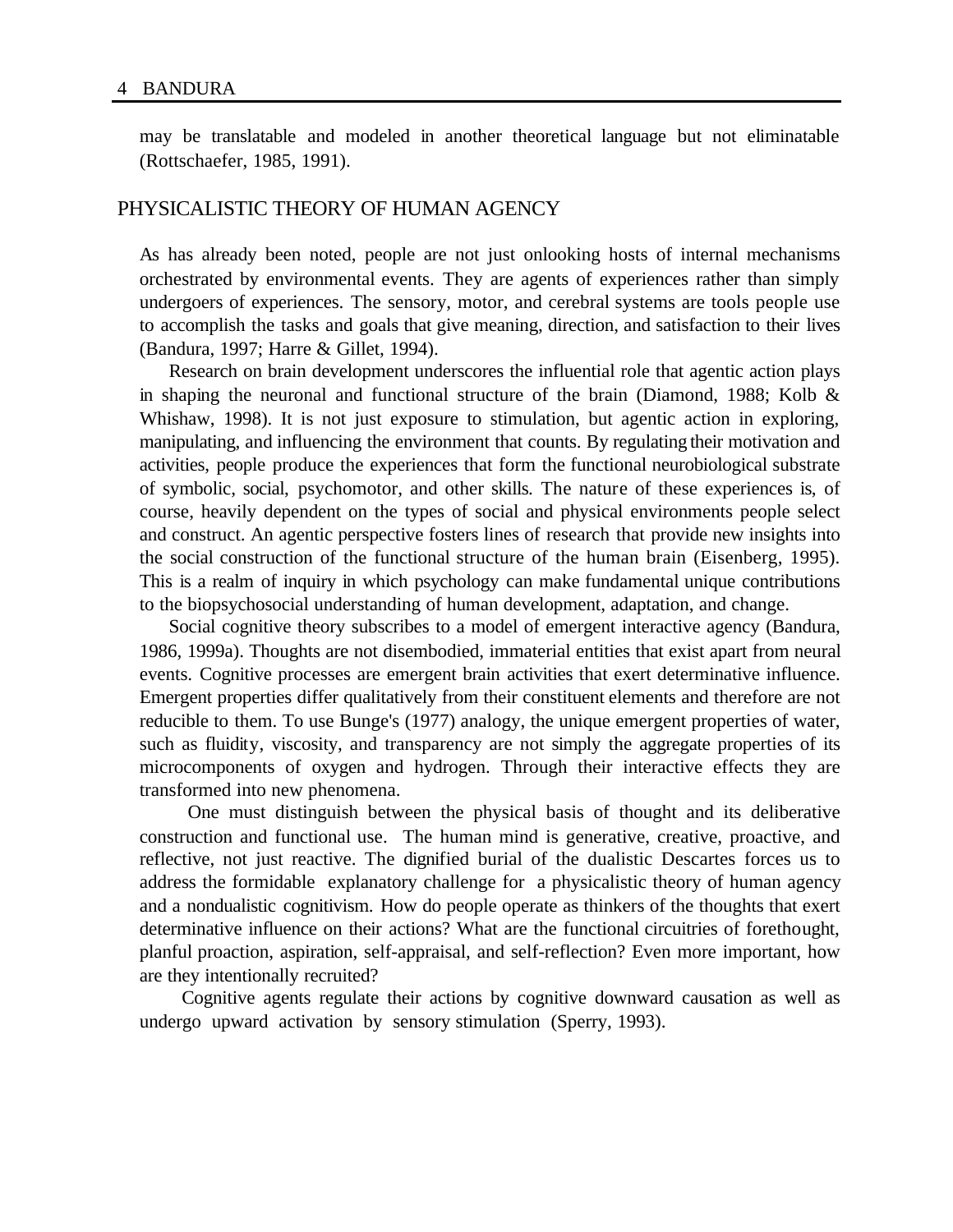People can designedly conceive unique events and different novel courses of action and choose to execute one of them. Under the indefinite prompt to concoct something new, for example, one can deliberatively construct a whimsically novel scenario of a graceful hippopotamus attired in a chartreuse tuxedo hang gliding over lunar craters while singing the mad scene from the opera Lucia di Lammermoor. Intentionality and agency raise the fundamental question of how people bring about activities over which they command personal control that activate the subpersonal neurophysiological events for realizing particular intentions and aspirations. Thus, in acting on the well-grounded belief that exercise enhances health, individuals get themselves to perfoffi1 physical activities that produce health promotive biological events without observing or knowing how the activated events work at the subpersonallevel. The health outcome is the product of both agent causality and event causality, operating at different phases of the sequence.

 Our psychological discipline is proceeding down two major divergent routes. One line of theorizing seeks to clarify the basic mechanisms governing human functioning. This line of inquiry centers heavily on microanalyses of the inner workings of the mind in processing, representing, retrieving, and using the coded infoffi1ation to manage various task demands, and locating where the brain activity for these events occurs. These cognitive processes are generally studied disembodied from interpersonal life, purposeful pursuits, and self-reflectiveness. People are sentient, purposive beings. Faced with prescribed task demands, they act mindfully to make desired things happen rather than simply undergo happenings in which situational forces activate their subpersonal structures that generate solutions. In experimental situations, participants try to figure out what is wanted of them; they construct hypotheses and reflectively test their adequacy by evaluating the results of their actions; they set personal goals and otherwise motivate themselves to perfoffi1 in ways that please or impress others or bring self-satisfaction; when they run into trouble they engage in self-enabling or self-debilitating self-talk; if they construe their failures as presenting surmountable challenges they redouble their efforts, but they drive themselves to despondency if they read their failures as indicants of personal deficiencies; if they believe they are being exploited, coerced, disrespected, or manipulated, they respond apathetically, oppositionally, or hostilely. These motivational and other self-regulative factors that govern the manner and level of personal engagement in prescribed activities are simply taken for granted in cognitive science rather than included in causal structures (Carlson 1997).

 The second line of theorizing centers on the macroanalytic workings of socially situated factors in human development, adaptation, and change. Within this theoretical framework, human functioning is analyzed as socially interdependent, richly contextualized, and conditionally orchestrated within the dynamics of various societal subsystems and their complex interplay. The mechanisms linking sociostructural factors to action in this macroanalytic approach are left largely unexplained, however. A comprehensive theory must merge the analytic dualism by integrating personal and social foci of causation within a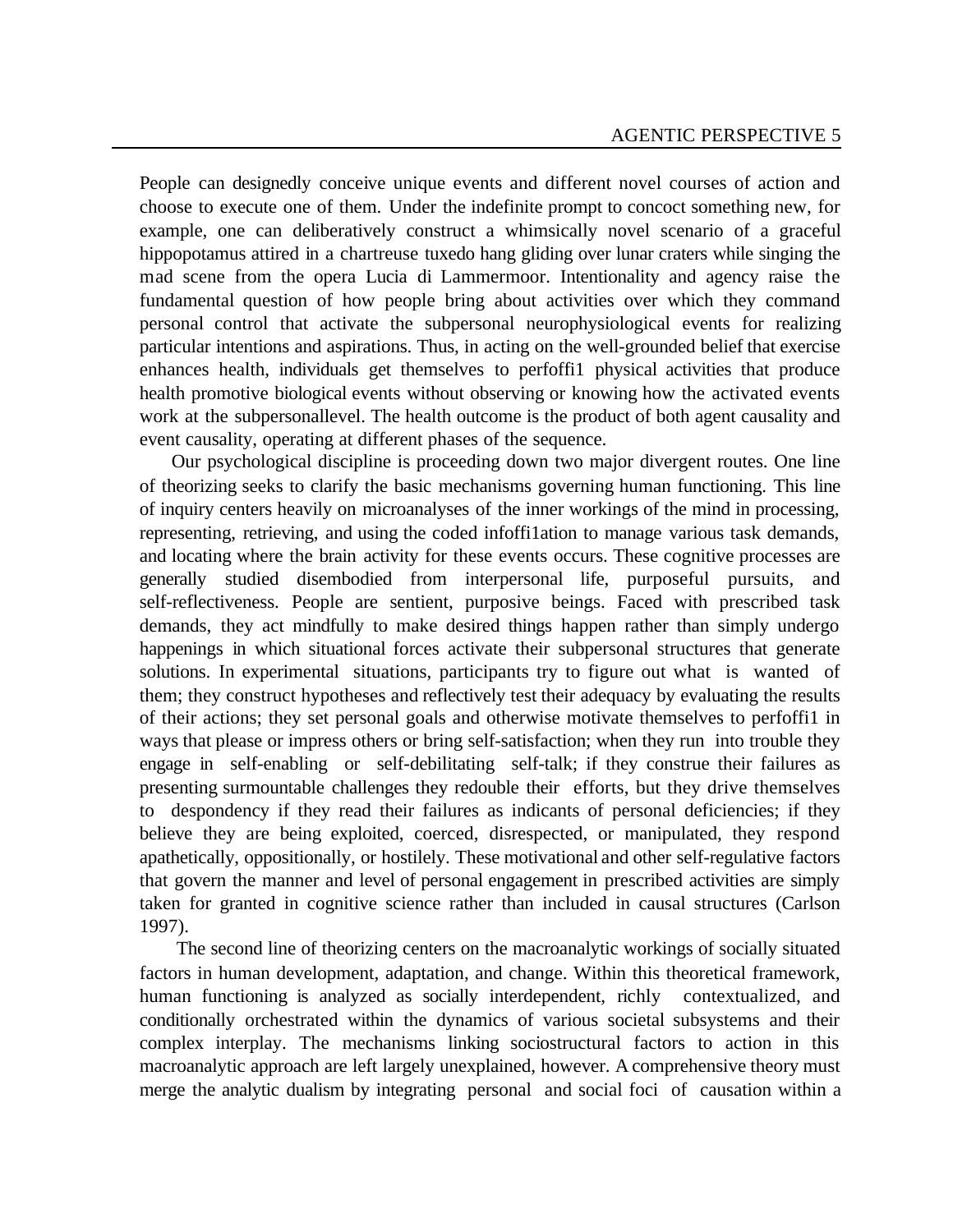unified causal structure. In the paths of influence, sociostructural influences operate through psychological mechanisms to produce behavioral effects. We shall return later to this issue and to the bidirectionality of influence between social structure and personal agency.

# CORE FEATURES OF HUMAN AGENCY

The core features of personal agency address the issue of what it means to be human. The main agentic features are discussed in the sections that follow.

## Intentionality

Agency refers to acts done intentionally. For example, a person who smashed a vase in an antique shop upon being tripped by another shopper would not be considered the agent of the event. Human transactions, of course, involve situational inducements, but they do not operate as determinate forces. Individuals can choose to behave accommodatively or, through the exercise of self-influence, to behave otherwise. An intention is a representation of a future course of action to be performed. It is not simply an expectation or prediction of future actions but a proactive commitment to bringing them about. Intentions and actions are different aspects of a functional relation separated in time. It is, therefore, meaningful to speak of intentions grounded in self-motivators affecting the likelihood of actions at a future point in time.

 Planning agency can be used to produce different outcomes. Outcomes are not the characteristics of agentive acts; they are the consequences of them. As Davidson (1971) explains, actions intended to serve a certain purpose can cause quite different things to happen. He cites the example of the melancholic Hamlet, who intentionally stabbed the man behind a tapestry believing it to be the king, only to discover, much to his horror, that he had killed Polonius. The killing of the hidden person was intentional, but the wrong victim was done in. Some of the actions performed in the belief that they will bring desired outcomes actually produce outcomes that were neither intended nor wanted. For example, it is not uncommon for individuals to contribute to their own misery through intentional transgressive acts spawned by gross miscalculation of consequences. Some social policies and practices originally designed with well-meaning intent turn out bad because their harmful effects were unforeseen. In short, the power to originate actions for given purposes is the key feature of personal agency. Whether the exercise of that agency has beneficial or detrimental effects, or produces unintended consequences, is another matter.

 Intentions center on plans of action. Future-directed plans are rarely specified in full detail at the outset. It would require omniscience to anticipate every situational detail. Moreover, turning visualized futurities into reality requires proximal or present-directed intentions that guide and keep one moving ahead (Bandura, 1991b). In the functionalist approach to intentional agency enunciated by Bratman (1999), initial partial intentions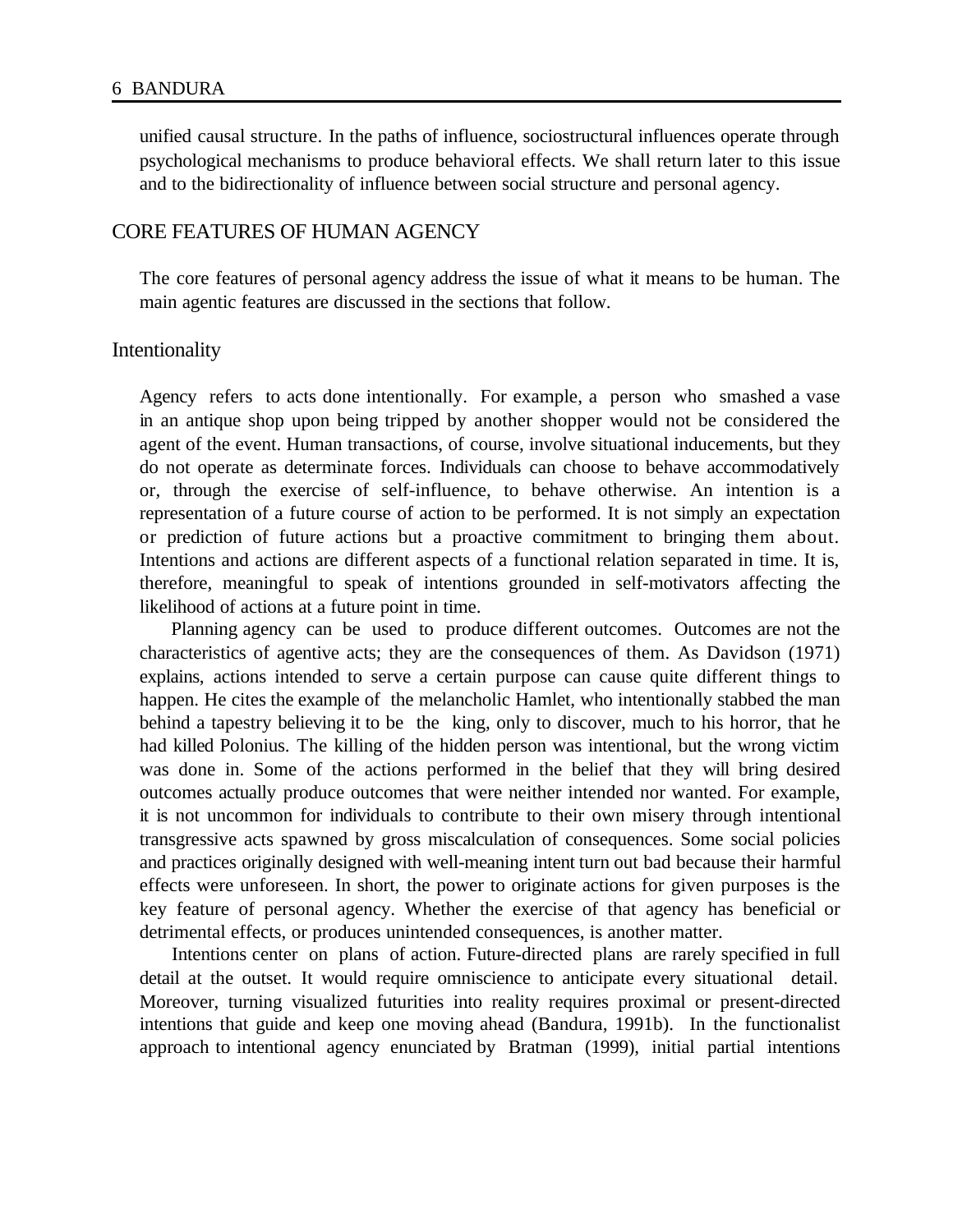are filled in and adjusted, revised, refined or even reconsidered in the face of new information during execution of an intention. We shall see shortly, however, that realization of forward looking plans requires more than an intentional state because it is not causally sufficient by itself. Other self-regulatory aspects of agency enter into the successful implementation of intentions. To add a further functional dimension to intention, most human pursuits involve other participating agents. Such joint activities require commitment to a shared intention and coordination of interdependent plans of action. The challenge in collaborative activities is to meld diverse self-interests in the service of common goals and intentions collectively pursued in concert.

## Forethought

The temporal extension of agency goes beyond forward-directed planning. The future time perspective manifests itself in many different ways. People set goals for themselves, anticipate the likely consequences of prospective actions, and select and create courses of action likely to produce desired outcomes and avoid detrimental ones (Bandura, 1991b; Feather, 1982; Locke & Latham, 1990) .Through the exercise of forethought, people motivate themselves and guide their actions in anticipation of future events. When projected over a long time course on matters of value, a forethoughtful perspective provides direction, coherence, and meaning to one's life. As people progress in their life course they continue to plan ahead, reorder their priorities, and structure their lives accordingly.

 Future events cannot, of course, be causes of current motivation and action because they have no actual existence. However, by being represented cognitively in the present, foreseeable future events are converted into current motivators and regulators of behavior. In this form of anticipatory self-guidance, behavior is motivated and directed by projected goals and anticipated outcomes rather than being pulled by an unrealized future state.

 People construct outcome expectations from observed conditional relations between environmental events in the world around them, and the outcomes given. actions produce (Bandura, 1986). The ability to bring anticipated outcomes to bear on current activities promotes foresightful behavior. It enables people to transcend the dictates of their immediate environment and to shape and regulate the present to fit a desired future. In regulating their behavior by outcome expectations, people adopt courses of action that are likely to produce positive outcomes and generally discard those that bring unrewarding or punishing outcomes. However, anticipated material and social outcomes are not the only kind of incentives that influence human behavior, as a crude functionalism would suggest. If actions were performed only on behalf of anticipated external rewards and punishments, people would behave like weather vanes, constantly shifting direction to conform to whatever influence happened to impinge upon them at the moment. In actuality, people display considerable self-direction in the face of competing influences. After they adopt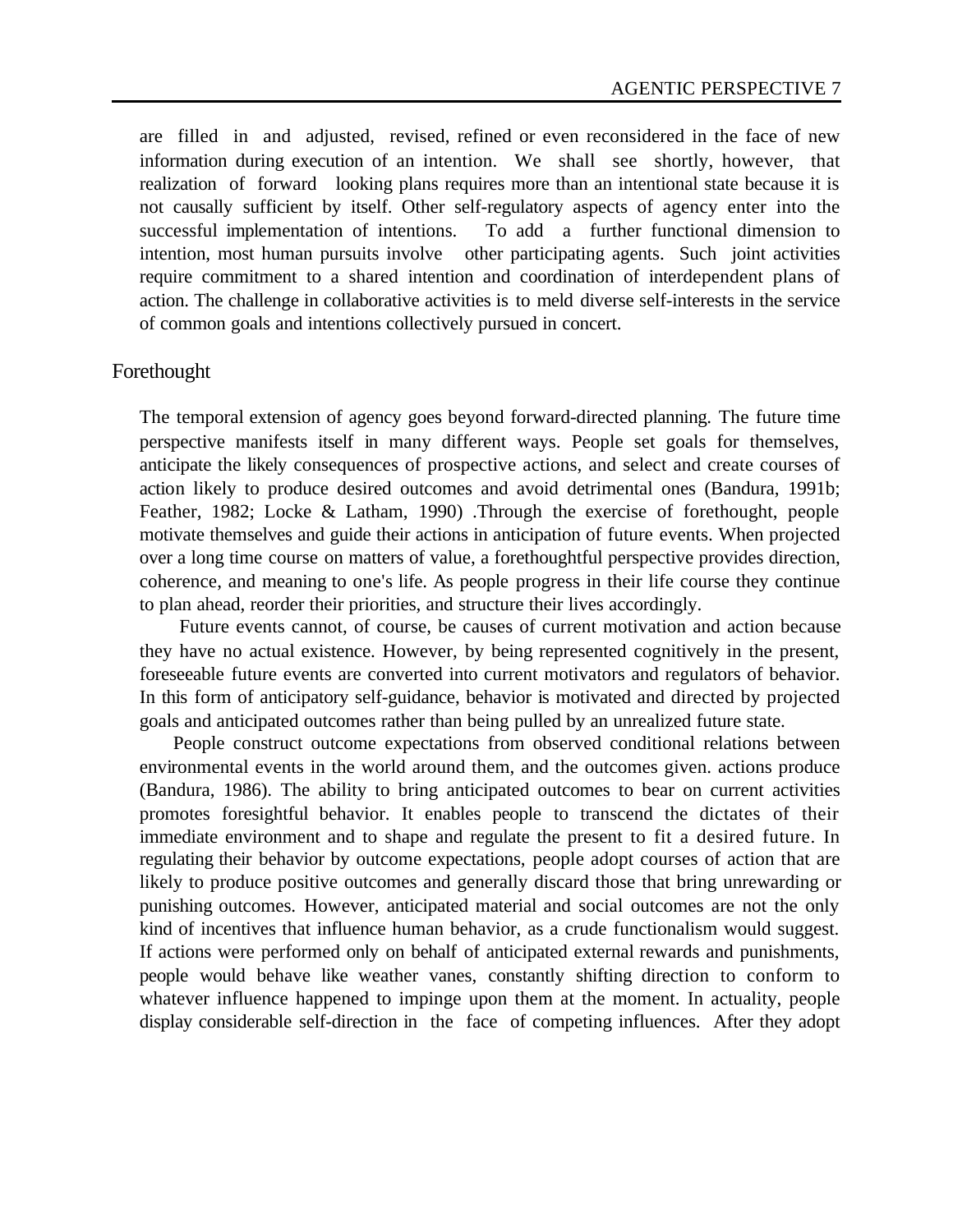personal standards, people regulate their behavior by self-evaluative outcomes, which may augment or override the influence of external outcomes.

#### Self-Reactiveness

An agent has to be not only a planner and forethinker, but a motivator and self-regulator as well. Having adopted an intention and an action plan, one cannot simply sit back and wait for the appropriate performances to appear. Agency thus involves not only the deliberative ability to make choices and action plans, but the ability to give shape to appropriate courses of action and to motivate and regulate their execution. This multifaceted self-directedness operates through self-regulatory processes that link thought to action. The self-regulation of motivation, affect, and action is governed by a set of self-referent subfunctions. These include self-monitoring, performance self-guidance via personal standards, and corrective self-reactions (Bandura, 1986, 1991b).

 Monitoring one's pattern of behavior and the cognitive and environmental conditions under which it occurs is the first step toward doing something to affect it. Actions give rise to self-reactive influence through performance comparison with personal goals and standards. Goals, rooted in a value system and a sense of personal identity, invest activities with meaning and purpose. Goals motivate by enlisting self-evaluative engagement in activities rather than directly. By making self-evaluation conditional on matching personal standards, people give direction to their pursuits and create self-incentives to sustain their efforts for goal attainment. They do things that give them self-satisfaction and a sense of pride and self-worth, and refrain from behaving in ways that give rise to self-dissatisfaction, self-devaluation, and self-censure.

 Goals do not automatically activate the self-influences that govern motivation and action. Evaluative self-engagement through goal setting is affected by the characteristics of goals, namely, their specificity, level of challenge and temporal proximity. General goals are too indefinite and noncomrnitting to serve as guides and incentives. Strong interest and engrossment in activities is sparked by challenging goals. The self-regulative effectiveness of goals depends greatly on how far into the future they are projected. Proximal subgoals mobilize self-influences and direct what one does in the here and now. Distal goals alone set the general course of pursuits but are too far removed in time to provide effective incentives and guides for present action, given inviting competing activities at hand. Progress toward valued futures is best achieved by hierarchically structured goal systems combining distal aspirations with proximal self-guidance. Goals embodying self-engaging properties serve as powerful motivators of action (Bandura, 1991b; Locke & Latham, 1990).

 Moral agency forms an important part of self-directedness. Psychological theories of morality focus heavily on moral reasoning to the neglect of moral conduct. A complete theory of moral agency must link moral knowledge and reasoning to moral conduct. This requires an agentic theory of morality rather than one confined mainly to cognitions about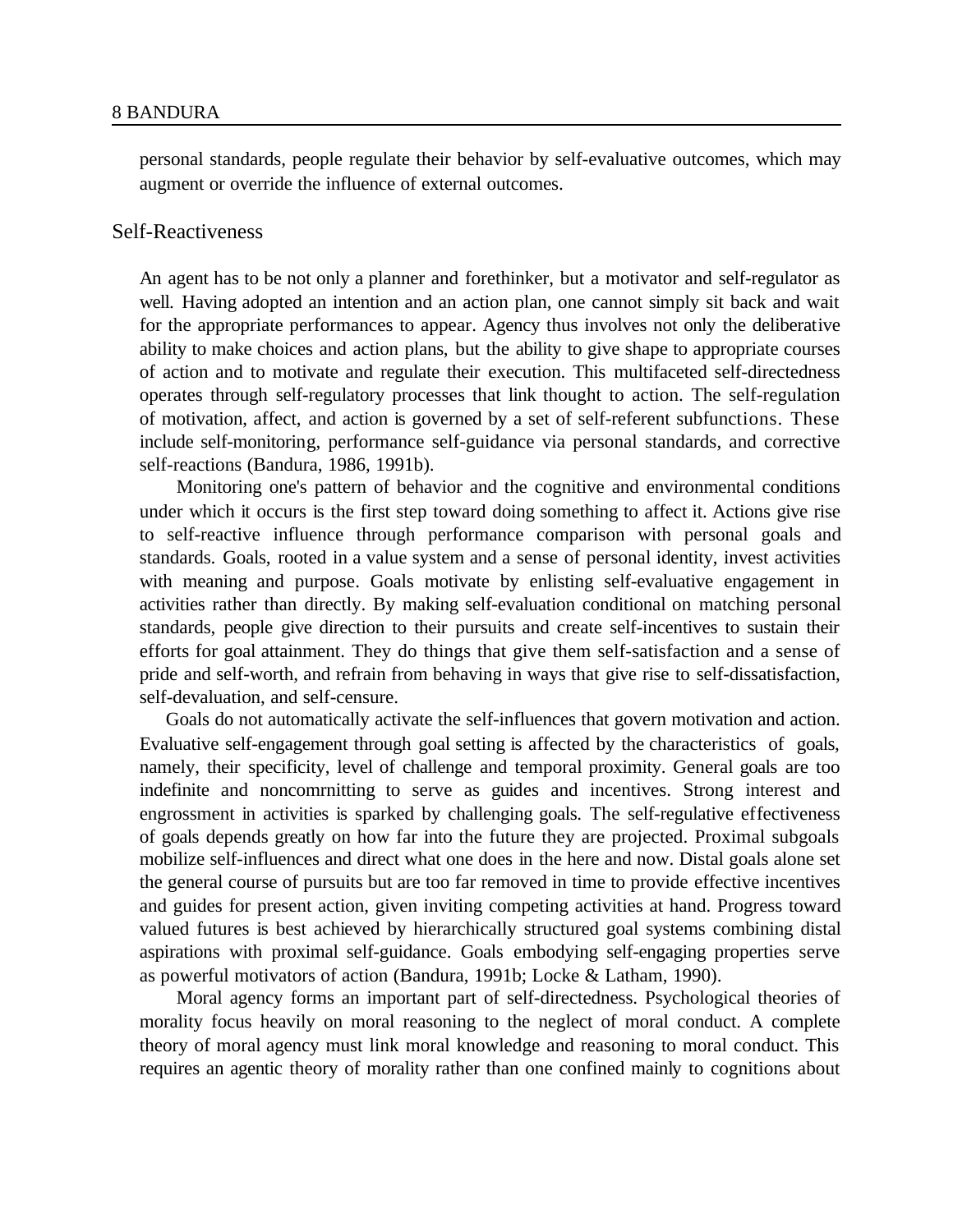morality. Moral reasoning is translated into actions through self-regulatory mechanisms, which include moral judgment of the rightness or wrongness of conduct evaluated against personal standards and situational circumstances, and self-sanctions by which moral agency is exercised (Bandura, 1991a).

 In competency development and aspirational pursuits, the personal standards of merit are progressively raised as knowledge and competencies are expanded and challenges are met. In social and moral conduct, the self-regulatory standards are more stable. People do not change from week to week what they regard as right or wrong or good or bad. After people adopt a standard of morality, their negative self-sanctions for actions that violate their personal standards, and their positive self-sanctions for conduct faithful to their moral standards serve as the regulatory influences (Bandura, 1991b). The capacity for self-sanctions gives meaning to moral agency. The anticipatory evaluative self-reactions provide the motivational as well as the cognitive regulators of moral conduct. Self-sanctions keep conduct in line with personal standards. Individuals with a strong communal ethic will act to further the welfare of others even at costs to their self-interest. In the face of situational pressures to behave inhumanely, people can choose to behave otherwise by exerting counteracting self-influence. It is not uncommon for individuals to invest their self-worth so strongly in certain convictions that they will submit to harsh and punitive treatment rather than cede to what they regard as unjust or immoral.

 The exercise of moral agency has dual aspects—inhibitive and proactive (Bandura, 1999b). The inhibitive form is manifested in the power to refrain from behaving inhumanely. The proactive form of morality is expressed in the power to behave humanely.

 Moral standards do not function as fixed internal regulators of conduct, however. Self-regulatory mechanisms do not operate unless they are enlisted in given activities. There are many psychosocial maneuvers by which moral self-reactions can be selectively disengaged from inhumane conduct (Bandura, 1991b). Several of these mechanisms of moral disengagement center on the cognitive reconstrual of the conduct itself. This is achieved by making harmful conduct personally and socially acceptable by portraying it as serving socially worthy or moral purposes, masking it in sanitizing euphemistic language, and creating exonerating comparison with worse inhumanities. Other mechanisms reduce the sense of personal agency for harmful conduct through diffusion and displacement of responsibility. Moral self-sanctions are also weakened or disengaged at the outcome locus of the control process by ignoring, minimizing, or disputing the injurious effects of one's conduct. The final set of practices disengage restraining self-sanctions by dehumanizing the victims, attributing bestial qualities to them, and blaming them for bringing the suffering on themselves. High moral disengagers experience low guilt over harmful conduct, are less prosocial, and are more prone to vengeful rumination (Bandura et al., 1996b). Through selective disengagement of moral agency, people who otherwise behave righteously and considerately perpetrate transgressions and inhumanities in other spheres of their lives (Bandura, 1999b; Zimbardo, 1995).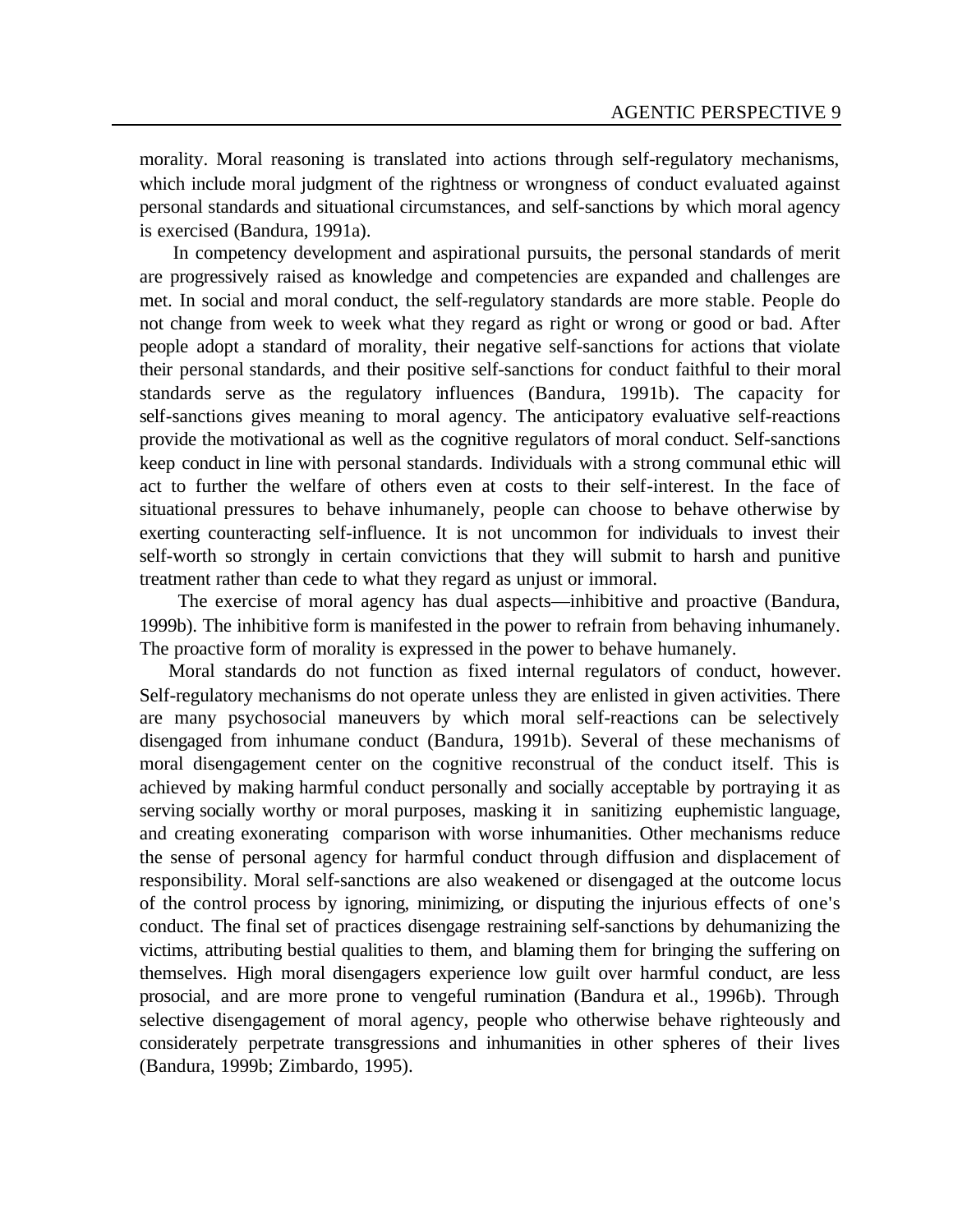## Self-Reflectiveness

People are not only agents of action but self-examiners of their own functioning. The metacognitive capability to reflect upon oneself and the adequacy of one's thoughts and actions is another distinctly core human feature of agency. Through reflective self-consciousness, people evaluate their motivation, values, and the meaning of their life pursuits. It is at this higher level of self-reflectiveness that individuals address conflicts in motivational inducements and choose to act in favor of one over another. Verification of the soundness of one's thinking also relies heavily on self-reflective means (Bandura, 1986). In this metacognitive activity, people judge the correctness of their predictive and operative thinking against the outcomes of their actions, the effects that other people's actions produce, what others believe, deductions from established knowledge and what necessarily follows from it.

 Among the mechanisms of personal agency, none is more central or pervasive than people's beliefs in their capability to exercise some measure of control over their own functioning and over environmental events (Bandura, 1997). Efficacy beliefs are the foundation of human agency. Unless people believe they can produce desired results and forestall detrimental ones by their actions, they have little incentive to act or to persevere in the face of difficulties. Whatever other factors may operate as guides and motivators, they are rooted in the core belief that one has the power to produce effects by one's actions. Meta-analyses attest to the influential role played by efficacy beliefs in human functioning (Holden, 1991; Holden et al., 1990; Multon et al., 1991;Stajkovic & Luthans, 1998).

 Perceived self-efficacy occupies a pivotal role in the causal structure of social cognitive theory because efficacy beliefs affect adaptation and change not only in their own right, but through their impact on other determinants (Bandura, 1997; Maddux, 1995; Schwarzer, 1992). Such beliefs influence whether people think pessimistically or optimistically and in ways that are self-enhancing or self-hindering. Efficacy beliefs playa central role in the self-regulation of motivation through goal challenges and outcome expectations. It is partly on the basis of efficacy beliefs that people choose what challenges to undertake, how much effort to expend in the endeavor, how long to persevere in the face of obstacles and failures, and whether failures are motivating or demoralizing. The likelihood that people will act on the outcomes they expect prospective performances to produce depends on their beliefs about whether or not they can produce those performances. A strong sense of coping efficacy reduces vulnerability to stress and depression in taxing situations and strengthens resiliency to adversity.

 Efficacy beliefs also playa key role in shaping the courses lives take by influencing the types of activities and environments people choose to get into. Any factor that influences choice behavior can profoundly affect the direction of personal development. This is because the social influences operating in selected environments continue to promote certain competencies, values, and interests long after the decisional determinant has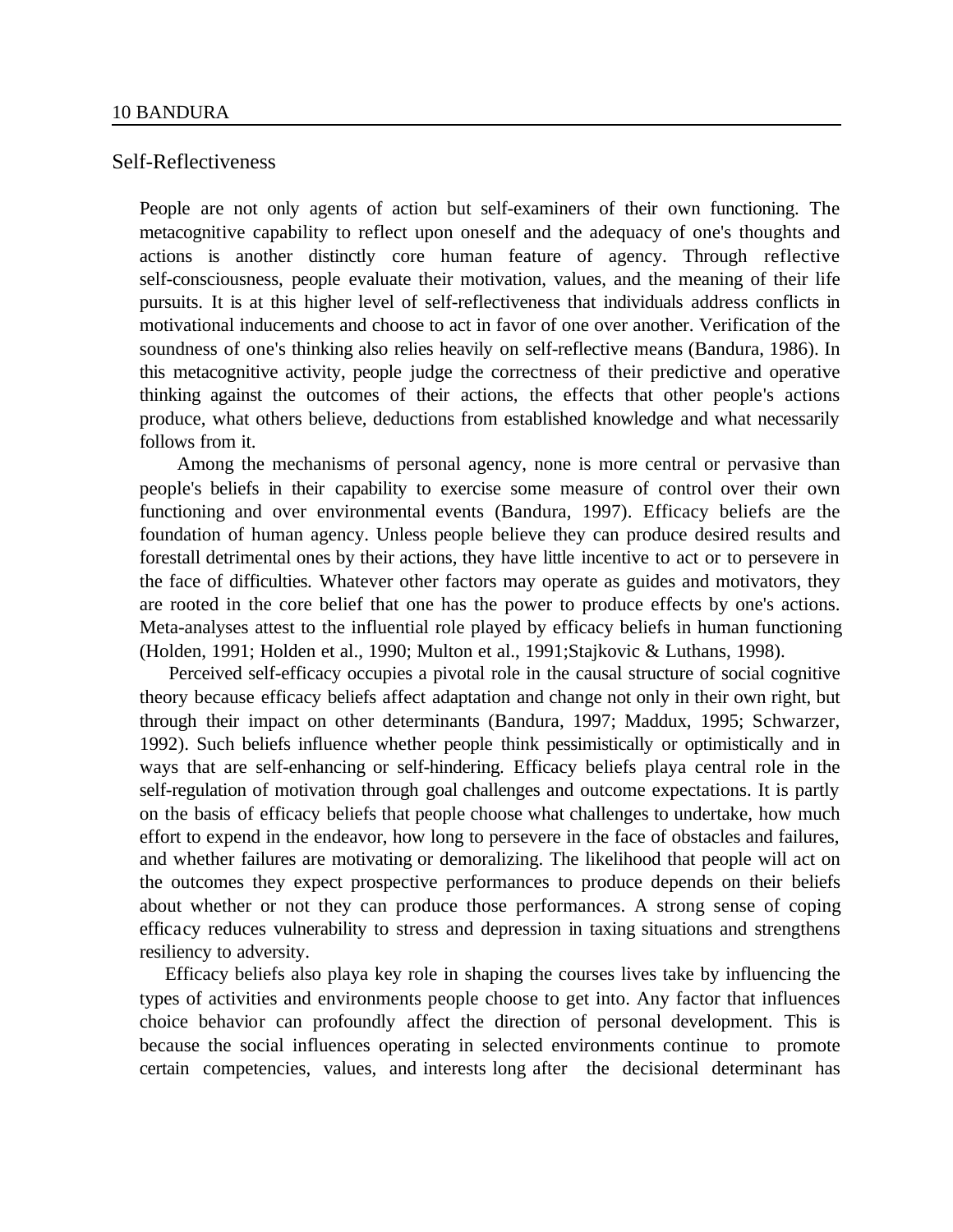rendered its inaugurating effect. Thus, by choosing and shaping their environments, people can have a hand in what they become.

 The rapid pace of informational, social, and technological change is placing a premium on personal efficacy for self-development and self-renewal throughout the life course. In the past, students' educational development was largely determined by the schools to which they were assigned. Nowadays, the Internet provides vast opportunities for students to control their own learning. They now have the best libraries, museums, laboratories, and instructors at their fingertips, unrestricted by time and place. Good self-regulators expand their knowledge and cognitive competencies; poor self-regulators fall behind (Zimmerman, 1990).

 Self-regulation is also becoming a key factor in occupational life. In the past, employees learned a given trade and performed it much the same way and in the same organization throughout their lifetime. With the fast pace of change, knowledge and technical skills are quickly outmoded unless they are updated to fit the new technologies. In the modern workplace, workers have to take charge of their self-development for a variety of positions and careers over the full course of their worklife. They have to cultivate multiple competencies to meet the ever-changing occupational demands and roles. Collective agentic adaptability applies at the organizational level as well as the workforce level. Organizations have to be fast learners and continuously innovative to survive and prosper under rapidly changing technologies and global marketplaces. They face the paradox of preparing for change at the height of success. Slow changers become big losers.

 Health illustrates self-regulation in another important sphere of life. In recent years, there has been a major change in the conception of health from a disease model to a health model. Human health is heavily influenced by lifestyle habits and environmental conditions. This enables people to exercise some measure of control over their health status. Indeed, through self-management of health habits people reduce major health risks and live healthier and more productive lives (Bandura, 1997). If the huge health benefits of these few lifestyle habits were put into a pill, it would be declared a spectacular breakthrough in the field of medicine.

## AGENTIC MANAGEMENT OF FORTUITY

There is much that people do designedly to exercise some measure of control over their self-development and life circumstances, but there is also a lot of fortuity in the courses lives take. Indeed, some of the most important determinants of life paths occur through the most trivial of circumstances. People are often inaugurated into new developmental trajectories, marital partnerships, occupational careers, or untoward life paths through fortuitous circumstances. Consider the influence of fortuitous events in the formation of marital partnerships. A flight delayed by an unexpected storm creates a fortuitous encounter by two people who find themselves seated next to each other at the airport waiting for the weather to clear. This chance happening eventuates in a marriage, geographic relocation,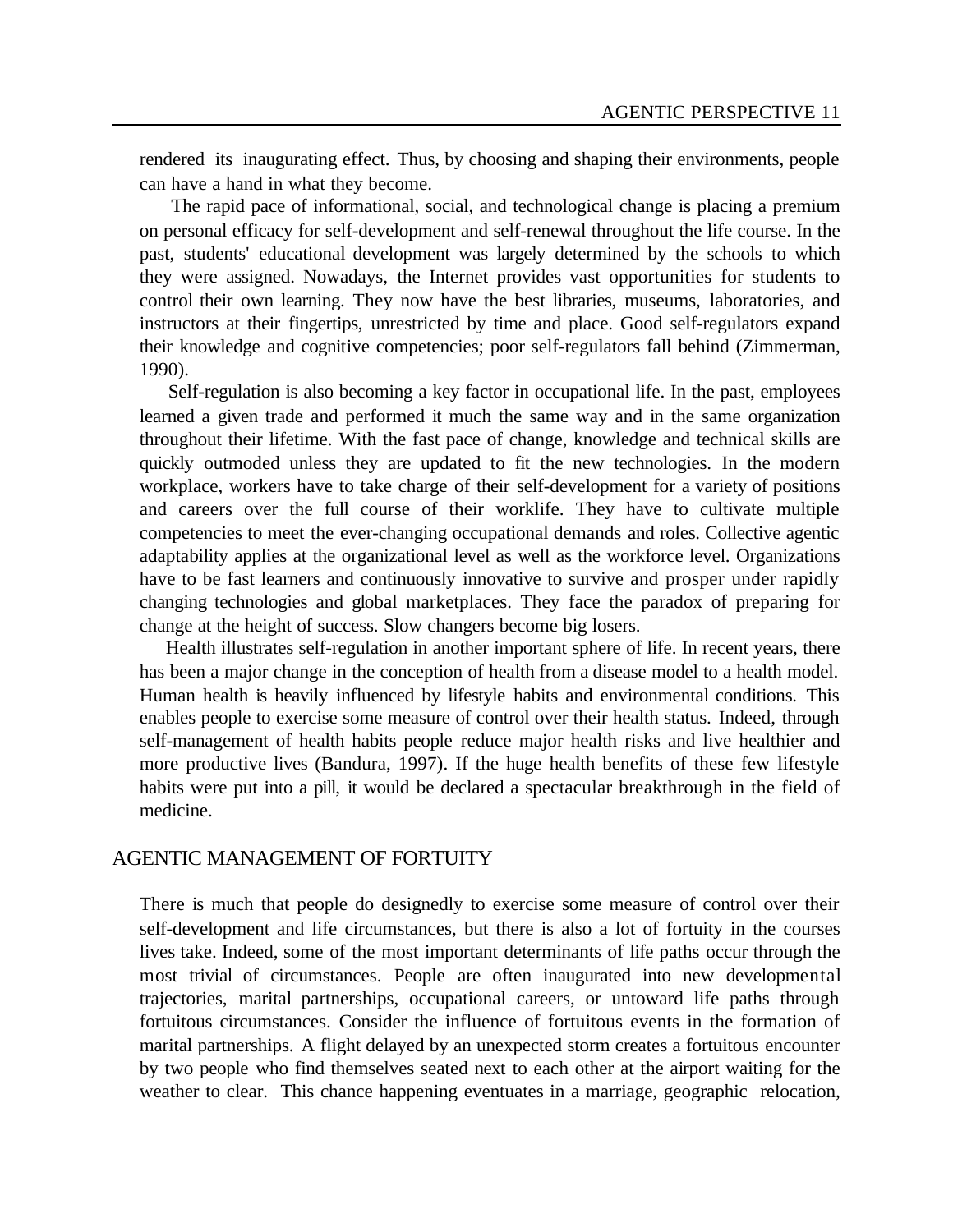and a shift in career trajectories, none of which would have occurred if the original flight had not been grounded by a sudden storm (Krantz, 1998). A book editor enters a lecture hall as it was rapidly filling up, for a talk on the "Psychology of Chance Encounters and Life Paths." He seizes an empty chair near the entrance. Some months later, he marries the woman he happened to sit next to. With only a momentary change in entry, seating constellations would have altered, and their lives would have taken quite different courses. A marital partnership was formed fortuitously at a talk devoted to fortuitous determinants of life paths (Bandura 1982)!

 A fortuitous event in socially mediated happenstances is defined as an unintended meeting of persons unfamiliar with each other. Although the separate chains of events in a chance encounter have their own determinants, their intersection occurs fortuitously rather than by design (Nagel, 961). It is not that a fortuitous event is uncaused but, rather, there is a lot of randomness to the determining conditions of its intersection. Of the myriad fortuitous elements encountered in everyday life, many of them touch people only lightly, others leave more lasting effects, and still others thrust people into new life trajectories. The power of most fortuitous influences lies not so much in the properties of the events themselves, but in the constellation of transactional influences they set in motion (Bandura, 1982, 1998). On the personal side, people's attributes, belief systems, interests, and competencies influence whether or not a given chance encounter gets converted into a lasting relationship. On the social side, the impact of fortuitous encounters partly depends on the holding and molding power of the social milieus into which people are fortuitously inaugurated.

 Fortuity does not mean uncontrollability of its effects. There are ways people can capitalize on the fortuitous character of life. They can make chance happen by pursuing an active life that increases the level and type of fortuitous encounters they will experience. Chance favors the inquisitive and venturesome who go places, do things, and explore new activities (Austin, 1978). People also make chance work for them by cultivating their interests, enabling self-beliefs and competencies. These personal resources enable them to make the most of opportunities that arise unexpectedly from time to time. Pasteur (1854) put it well when he noted that "chance favors only the prepared mind." Self-development gives people a greater hand in shaping their destiny in the life paths they travel. These various proactive activities illustrate the agentic management of fortuity.

 Fortuitous factors receive little notice in causal analyses of developmental trajectories, but they figure prominently in prescriptions for realizing valued futures and safeguarding against detrimental ones (Bandura, 1995, 1997; Hamburg 1992; Masten et al., 1990; Rutter 1990). On the self-development side, the efforts center on cultivating personal resources that enable individuals to exploit promising fortuities. On the safeguarding side, individuals are helped to expand the self-regulative capabilities that enable them to resist fortuitous social traps leading down detrimental paths, and to extricate themselves from such predicaments should they become enmeshed in them.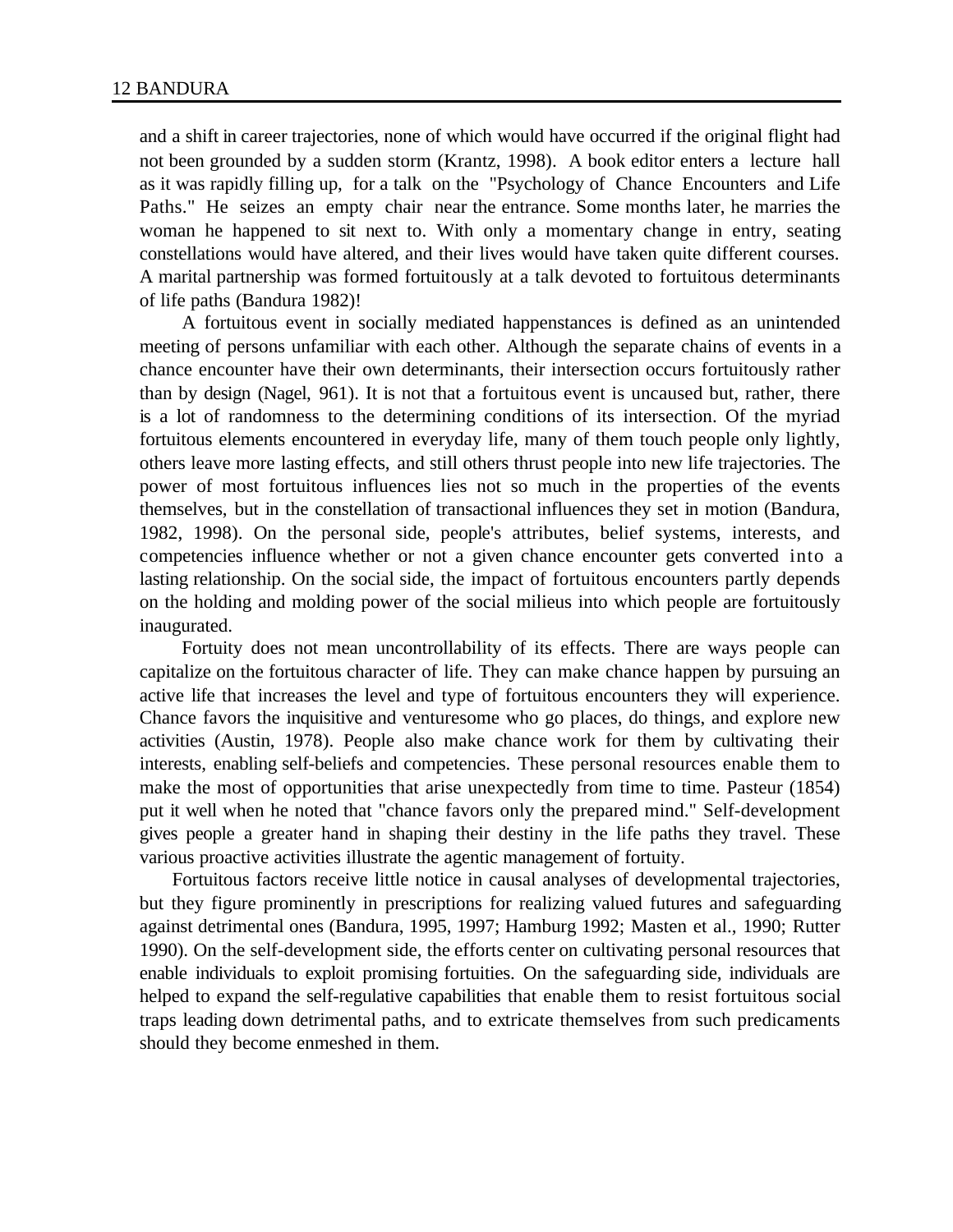## MODES OF HUMAN AGENCY

Theorizing and research on human agency has been essentially confined to personal agency exercised individually. However, this is not the only way in which people bring their influence to bear on events that affect how they live their lives. Social cognitive theory distinguishes among three different modes of human agency: personal, proxy, and collective.

 The preceding analyses centered on the nature of direct personal agency and the cognitive, motivational, affective, and choice processes through which it is exercised to produce given effects. In many spheres of functioning, people do not have direct control over the social conditions and institutional practices that affect their everyday lives. Under these circumstances, they seek their well-being, security, and valued outcomes through the exercise of proxy agency. In this socially mediated mode of agency, people try by one means or another to get those who have access to resources or expertise or who wield influence and power to act at their behest to secure the outcomes they desire. No one has the time, energy, and resources to master every realm of everyday life. Successful functioning necessarily involves a blend of reliance on proxy agency in some areas of functioning to free time and effort to manage directly other aspects of one's life (Baltes, 1996; Brandtstiidter, 1992). For example, children turn to parents, marital partners tospouses, and citizens to their legislative representatives to act for them. Proxy agency relies heavily on perceived social efficacy for enlisting the mediative efforts of others.

 People also turn to proxy control in areas in which they can exert direct influence when they have not developed the means to do so, they believe others can do it better, or they do not want to saddle themselves with the burdensome aspects that direct control entails. Personal control is neither an inherent drive nor universally desired, as is commonly claimed. There is an onerous side to direct personal control that can dull the appetite for it. The exercise of effective control requires mastery of knowledge and skills attainable only through long hours of arduous work. Moreover, maintaining proficiency under the ever-changing conditions of life demands continued investment of time, effort, and resources in self-renewal.

 In addition to the hard work of continual self-development, the exercise of personal control often carries heavy responsibilities, stressors, and risks. People are not especially eager to shoulder the burdens of responsibility. All too often, they surrender control to intermediaries in activities over which they can command direct influence. They do so to free themselves of the performance demands and onerous responsibilities that personal control entails. Proxy agency can be used in ways that promote self-development or impede the cultivation of personal competencies. In the latter case, part of the price of proxy agency is a vulnerable security that rests on the competence, power, and favors of others. People do not live their lives in isolation. Many of the things they seek are achievable only through socially interdependent effort. Hence, they have to work in coordination with others to secure what they cannot accomplish on their own.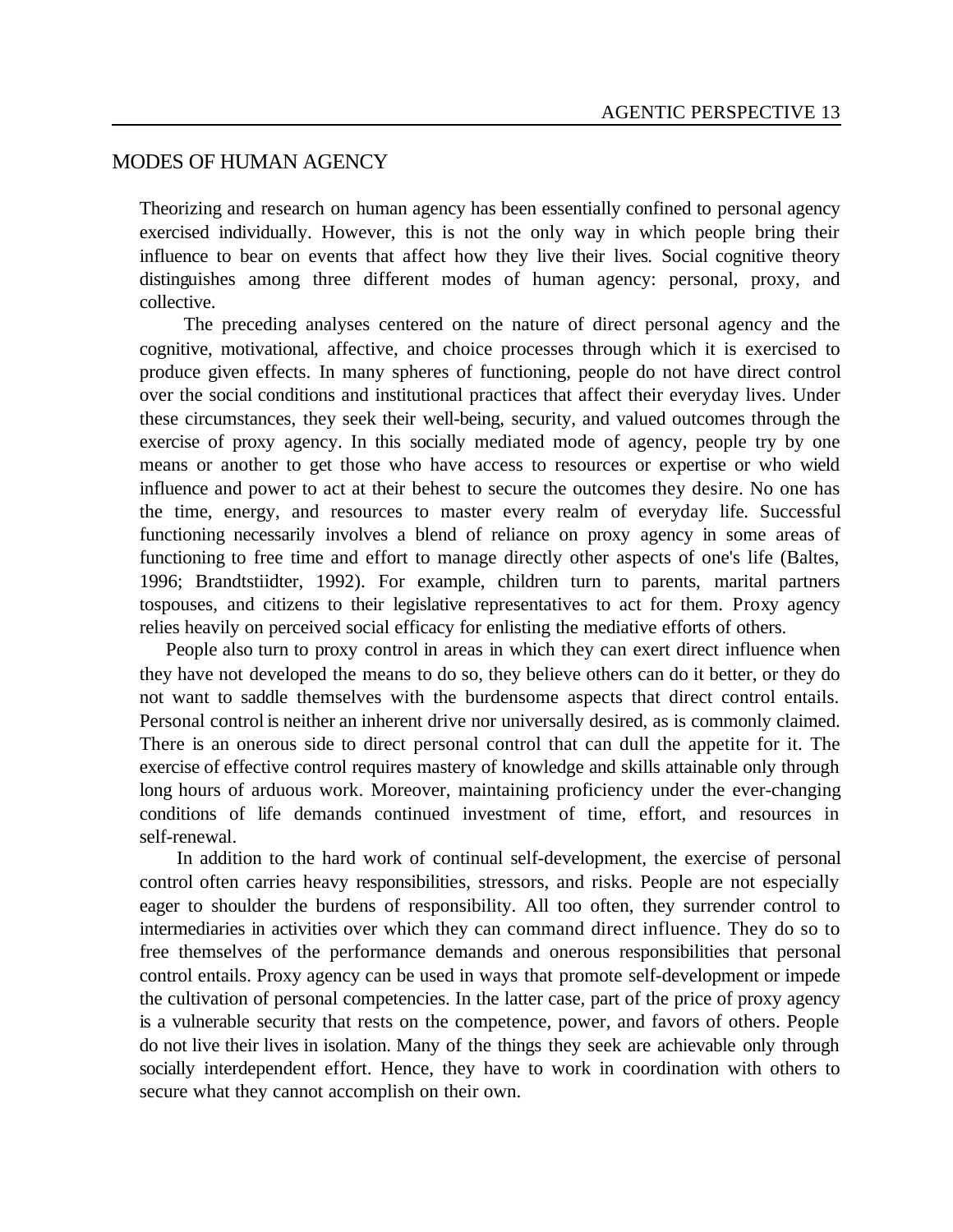Social cognitive theory extends the conception of human agency to collective agency (Bandura, 1997). People's shared belief in their collective power to produce desired results is a key ingredient of collective agency. Group attainments are the product not only of the shared intentions, knowledge, and skills of its members, but also of the interactive, coordinated, and synergistic dynamics of their transactions. Because the collective performance of a social system involves transactional dynamics, perceived collective efficacy is an emergent group-level property, not simply the sum of the efficacy beliefs of individual members. However, there is no emergent entity that operates independently of the beliefs and actions of the individuals who make up a social system. It is people acting conjointly on a shared belief, not a disembodied group mind that is doing the cognizing, aspiring, motivating, and regulating. Beliefs of collective efficacy serve functions similar to those of personal efficacy beliefs and operate through similar processes (Bandura, 1997).

 Evidence from diverse lines of research attests to the impact of perceived collective efficacy on group functioning (Bandura, 2000). Some of these studies have assessed the effects of perceived collective efficacy instilled experimentally to differential levels. Other studies have examined the effects of naturally developed beliefs of collective efficacy on the functioning of diverse social systems, including educational systems, business organizations, athletic teams, combat teams, urban neighborhoods, and political action groups. The findings taken as a whole show that the stronger the perceived collective efficacy, the higher the groups' aspirations and motivational investment in their undertakings, the stronger their staying power in the face of impediments and setbacks, the higher their morale and resilience to stressors, and the greater their performance accomplishments.

 Theorizing about human agency and collectivities is replete with contentious dualisms that social cognitive theory rejects. These dualities include personal agency versus social structure, self-centered agency versus communality, and individualism verses collectivism. The agency-sociostructural duality pits psychological theories and sociostructural theories as rival conceptions of human behavior or as representing different levels and temporal proximity of causation. Human functioning is rooted in social systems. Therefore, personal agency operates within a broad network of sociostructural influences. For the most part, social structures represent authorized systems of rules, social practices, and sanctions designed to regulate human affairs. These sociostructural functions are carried out by human beings occupying authorized roles (Giddens, 1984).

 Within the rule structures of social systems, there is a lot of personal variation in their interpretation, enforcement, adoption, circumvention, and even active opposition (Burns & Dietz, 2000). These transactions do not involve a duality between a reified social structure disembodied from people and personal agency, but a dynamic interplay between individuals and those who preside over the institutionalized operations of social systems. Social cognitive theory explains human functioning in terms of triadic reciprocal causation (Bandura, 1986). In this model of reciprocal causality, internal personal factors in the form of cognitive, affective, and biological events, behavioral patterns, and environmental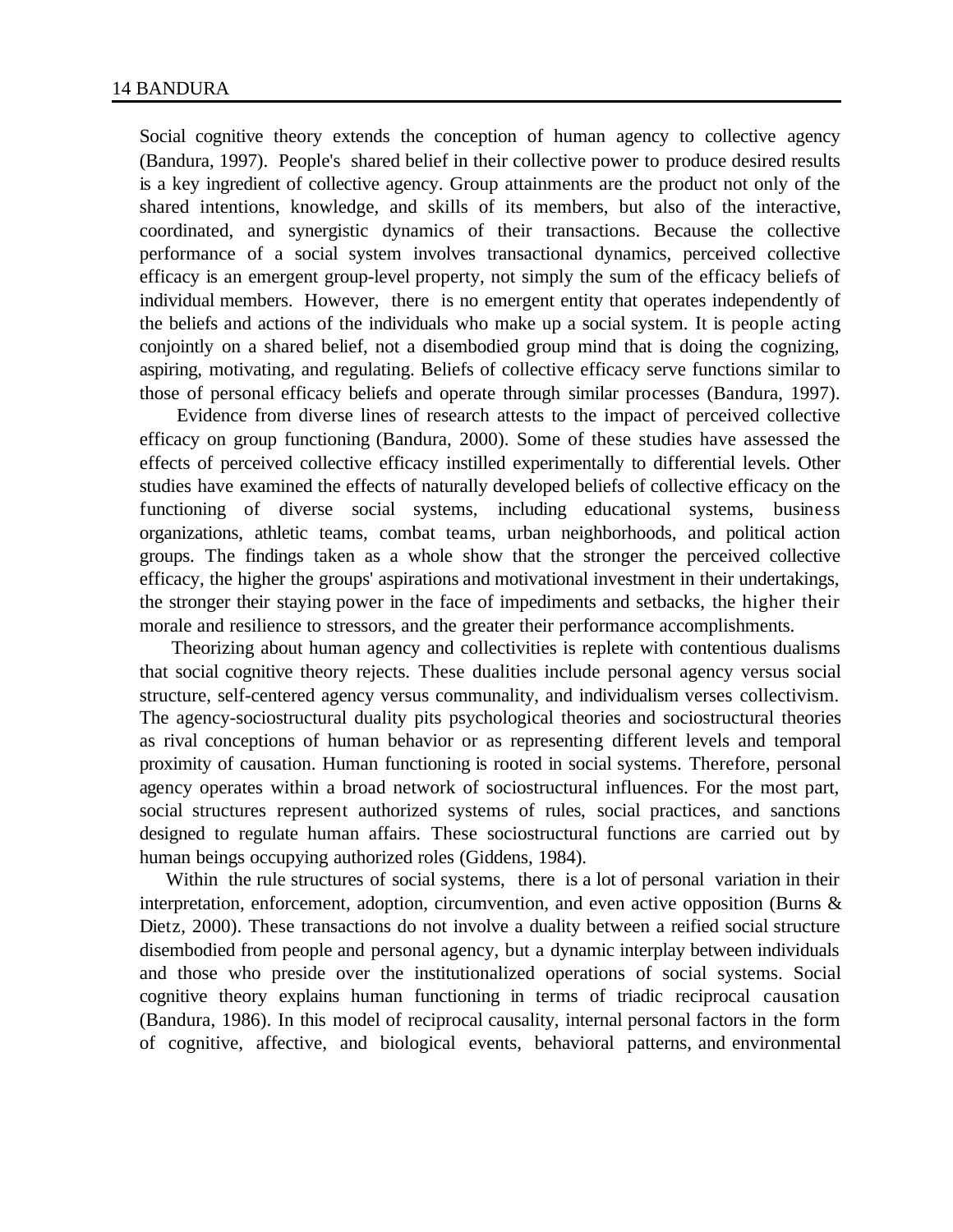influences all operate as interacting determinants that influence one another bidirectionally. The environment is not a monolithic entity. Social cognitive theory distinguishes between three types of environmental structures (Bandura, 1997). They include the imposed environment, selected environment, and constructed environment. These different environmental structures represent gradations of changeability requiring the exercise of differing scope and focus of personal agency.

 In social cognitive theory, sociostructural factors operate through psychological mechanisms of the self system to produce behavioral effects. Thus, for example, economic conditions, socioeconomic status, and educational and family structures affect behavior largely through their impact on people's aspirations, sense of efficacy, personal standards, affective states, and other self-regulatory influences, rather than directly (Baldwin et al., 1989; Bandura, 1993; Bandura et al., 1996a, 2000a; Elder & Ardelt, 1992). Nor can sociostructural and psychological determinants be dichotomized neatly into remote and proximate influences. Poverty, indexed as low socioeconomic status, is not a matter of multilayered or distal causation. Lacking the money to provide for the subsistence of one's family impinges pervasively on everyday life in a very proximal way. Multicausality involves codetermination of behavior by different sources of influence, not causal dependencies between levels.

 The self system is not merely a conduit for sociostructural influences. Although the self is socially constituted, by exercising self-influence human agents operate generatively and proactively, not just reactively, to shape the character of their social systems. In these agentic transactions, people are producers as well as products of social systems. Personal agency and social structure operate interdependently. Social structures are created by human activity, and sociostructural practices, in turn, impose constraints and provide enabling resources and opportunity structures for personal development and functioning.

 Another disputable duality inappropriately equates self-efficacy with self-centered individualism feeding selfishness, and then pits it against communal attachments and civic responsibility. A sense of efficacy does not necessarily exalt the self or spawn an individualistic lifestyle, identity, or morality that slights collective welfare. Through unwavering exercise of commanding self-efficacy, Gandhi mobilized a massive collective force that brought about major sociopolitical changes. He lived ascetically, not self-indulgently. If belief in the power to produce results is put in the service of relational goals and beneficial social purposes, it fosters a communal life rather than eroding it. Indeed, developmental studies show that a high sense of efficacy promotes a pro social orientation characterized by cooperativeness, helpfulness, and sharing, with a vested interest in each other's welfare (Bandura et al., 1996a, 1999, 2000b).

 Another dualistic antithesis inappropriately equates self-efficacy with individualism and pits it against collectivism at a cultural level (Schooler, 1990). Cultures are not static monolithic entities, as the stereotypic portrayals would lead one to believe. These global cultural classifications mask intracultural diversity as well as the many commonalities among people of different cultural backgrounds. Both individualistic and collectivistic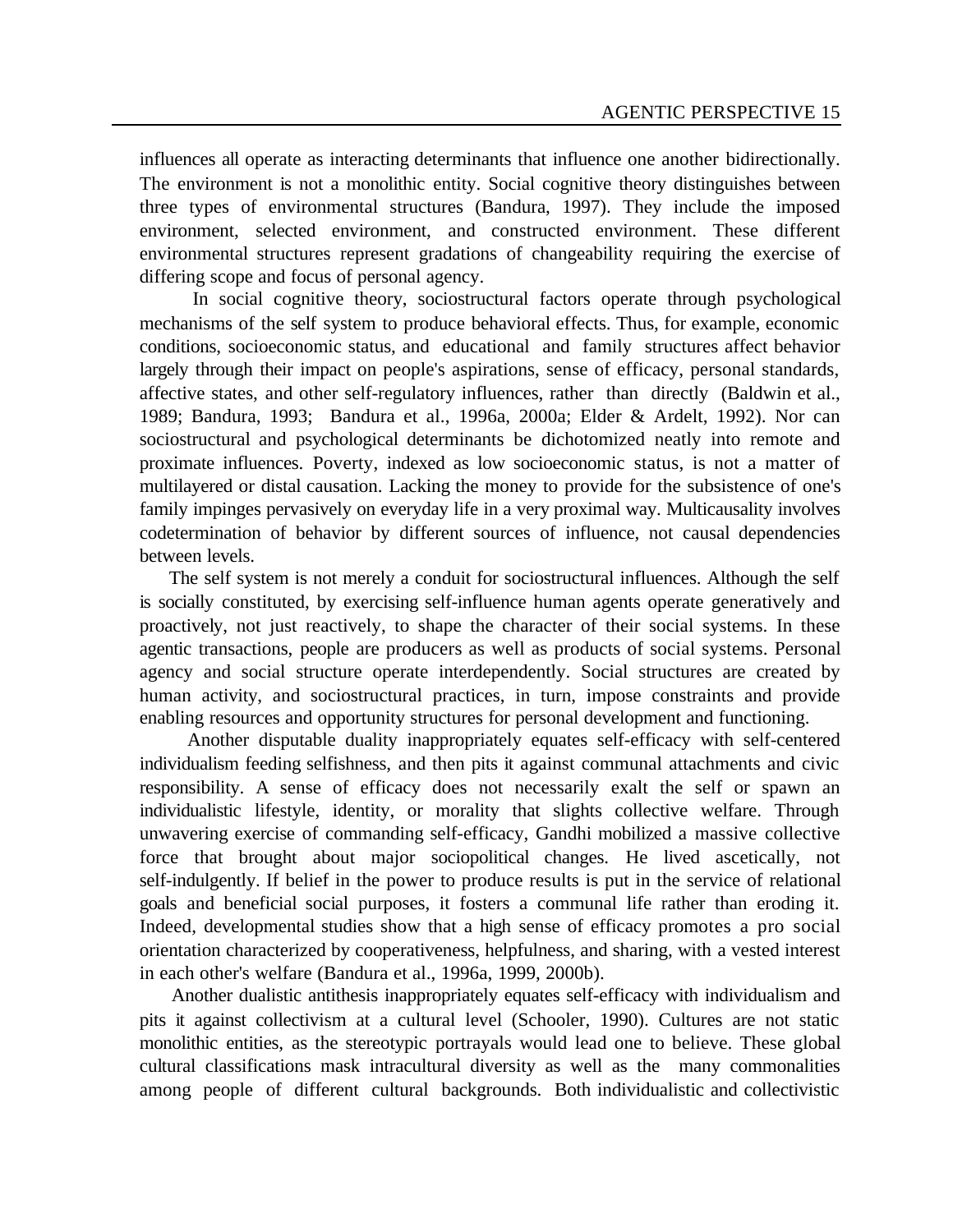sociocultural systems come in a variety of forms (Kim et al., 1994). There is substantial generational and socioeconomic heterogeneity in communality among individuals in different cultural systems, and even greater intraindividual variation across social relationships with family members, friends, and colleagues (Matsumoto et al., 1996). Moreover, people express their cultural orientations conditionally rather than invariantly, behaving communally under some incentive structures and individualistically under others (Yamagishi, 1988). Bicultural contrasts, in which individuals from a single collectivistic locale are compared on global indices to individuals from a single individualistic one, can spawn a lot of misleading generalizations.

 If people are to pool their resources and work together successfully, the members of a group have to perform their roles and coordinated activities with a high sense of efficacy. One cannot achieve an efficacious collectivity with members who approach life consumed by nagging self-doubts about their ability to succeed and their staying power in the face of difficulties. Personal efficacy is valued, not because of reverence for individualism, but because a strong sense of efficacy is vital for successful functioning regardless of whether it is achieved individually or by group members working together. Indeed, a strong sense of personal efficacy to manage one's life circumstances and to have a hand in effecting societal changes contributes substantially to perceived collective efficacy (Femandez-Ballesteros et al., 2000).

 Cross-cultural research attests to the general functional value of efficacy beliefs. Perceived personal efficacy contributes to productive functioning by members of collectivistic cultures just as it does to functioning by people raised in individualistic cultures (Barley 1993, 1994). However, cultural embeddedness shapes the ways in which efficacy beliefs are developed, the purposes to which they are put, and the sociostructural arrangements through which they are best exercised. People from individualistic cultures feel most efficacious and perform best under an individually oriented system, whereas those from collectivistic cultures judge themselves most efficacious and work most productively under a group-oriented system. A low sense of coping efficacy is as stressful in collectivisitic cultures as in individualistic ones (Matsui & Onglatco, 1991).

 There are collectivists in individualistic cultures and individualists in collectivistic cultures. Regardless of cultural background, people achieve the greatest personal efficacy and productivity when their psychological orientation is congruent with the structure of the social system (Barley, 1994). Both at the societal and individual level of analysis, a strong perceived efficacy fosters high group effort and performance attainments.

 Cultures are no longer insular. Transnational interdependencies and global economic forces are weakening social and cultural normative systems, restructuring national economies and shaping the political and social life of societies (Keohane, 1993; Keohane & Nye, 1977). Social bonds and communal commitments that lack marketability are especially vulnerable to erosion by global market forces unfettered by social obligation. Because of extensive global interconnectedness, what happens economically and politically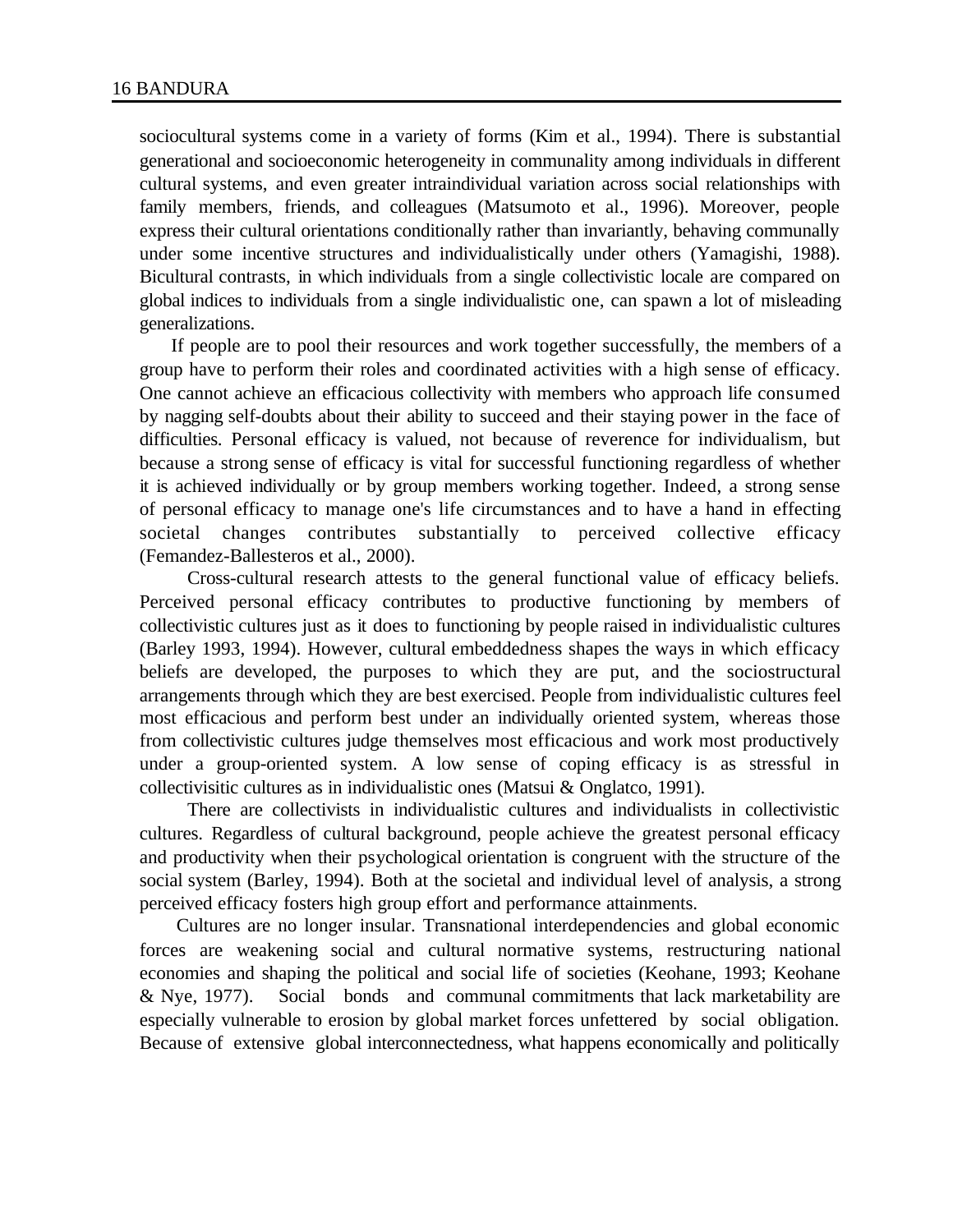in one part of the world can affect the welfare of vast populations elsewhere. Moreover, advanced telecommunications technologies are disseminating ideas, values and styles of behavior transnationally at an unprecedented rate. The symbolic environment feeding off communication satellites is altering national cultures and homogenizing collective consciousness. With further development of the cyberworld, people will be even more heavily embedded in global symbolic environments. In addition, mass migrations of people are changing cultural landscapes. This growing ethnic diversity accords functional value to bicultural efficacy to navigate the demands of both one's ethnic subculture and that of the larger society.

 These new realities call for broadening the scope of cross-cultural analyses beyond the focus on the social forces operating within the boundaries of given societies to the forces impinging upon them from abroad. With growing international embeddedness and interdependence of societies, and enmeshment in the Internet symbolic culture, the issues of interest center on how national and global forces interact to shape the nature of cultural life. As globalization reaches ever deeper into people's lives, a strong sense of collective efficacy to make transnational systems work for them becomes critical to furthering their common interests.

# UNDERMINERS OF COLLECTIVE EFFICACY IN CHANGING SOCIETIES

 The revolutionary advances in electronic technologies have transformed the nature, reach, and loci of human influence. These new social realities provide vast opportunities for people to bring their influence to bear on their personal development and to shape their social future. However, many of the contemporary conditions of life undermine the development and maintenance of collective efficacy. Distal transnational influences have wide-ranging consequential local effects on people's lives. These transnational forces are hard to disentangle, let alone control. They challenge the efficacy of governmental systems to exert a determining influence on their own economic and national life. As the need for efficacious collective civic action grows, so does the sense of collective powerlessness. under the new realities of growing transnational control, nation states increase their controlling leverage by merging into larger regional units such as the European Union. However, these regional marriages do not come without a price. Paradoxically, to gain international control, nations have to negotiate reciprocal pacts that require some loss of national autonomy and changes in traditional ways of life (Keohane, 1993).

 Everyday life is increasingly regulated by complex technologies that most people neither understand nor believe they can do much to influence. The very technologies they create to control their life environment paradoxically can become a constraining force that, in turn, controls how they think and behave. The social machinery of society is no less challenging.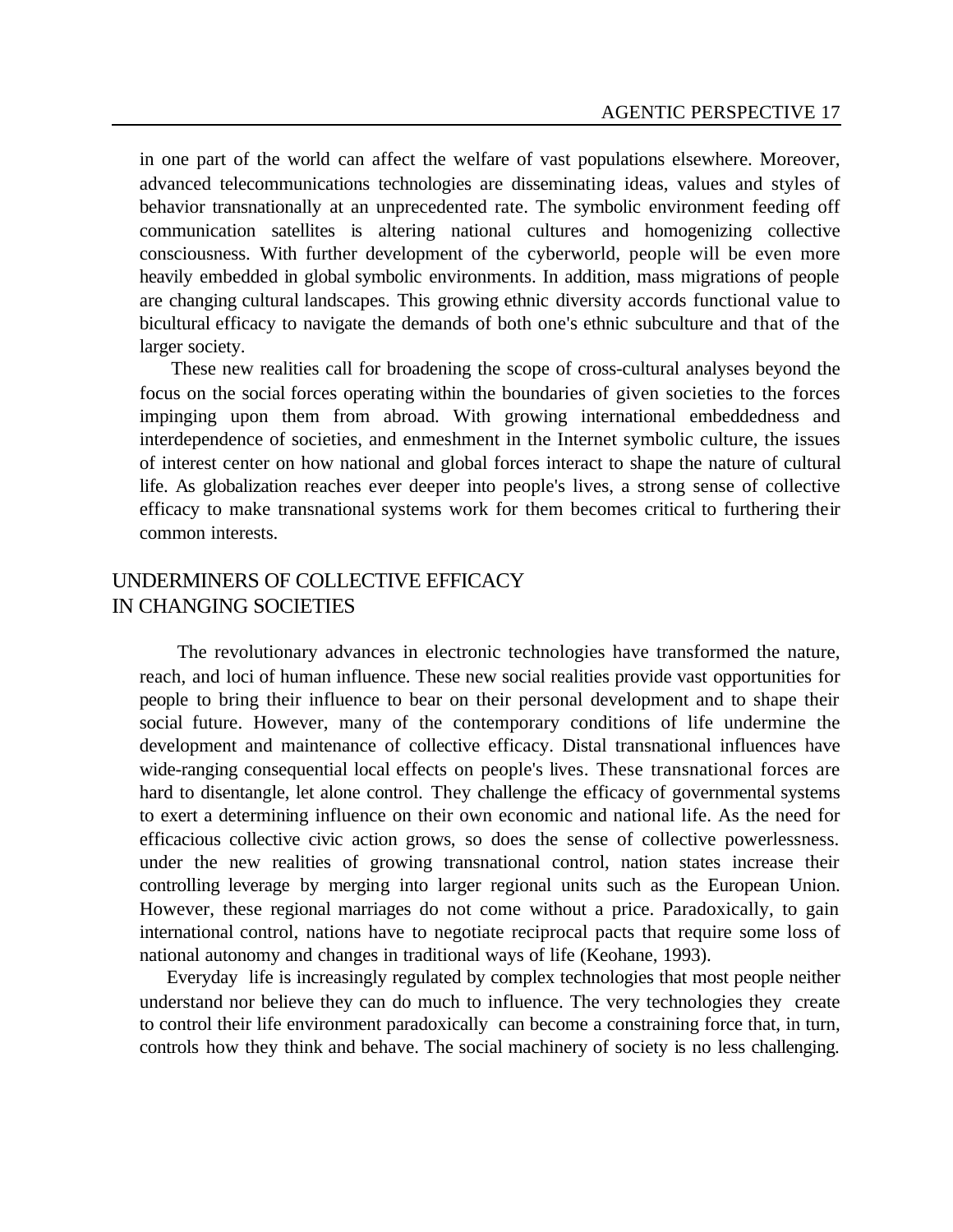The beneficiaries of existing sociostructural practices wield their influence to maintain their vested interests. Long delays between action and noticeable results further discourage efforts at socially significant changes. In the metaphoric words of John Gardner, "Getting things done socially is no sport for the short-winded."

 Social efforts to change lives for the better require merging diverse self-interests in support of common core values and goals. Recent years have witnessed growing social fragmentation into separate interest groups, each flexing its own factional efficacy. Pluralism is taking the form of militant factionalism. As a result, people are exercising greater factional influence but achieving less collectively because of mutual immobilization. In addition, mass migration can further contribute to social fragmentation. Societies are thus becoming more diverse and harder to unite around a national vision and purpose.

 The magnitude of human problems also undermines perceived efficacy to find effective solutions for them. Worldwide problems of growing magnitude instill a sense of paralysis that there is little people can do to reduce such problems. Global effects are the products of local actions. The strategy of "Think globally, act locally" is an effort to restore in people a sense of efficacy that they can make a difference. Macrosocial applications of sociocognitive principles via the electronic media illustrate how small collective efforts can have substantial impact on such urgent global problems as soaring population growth (Bandura, 1997; Singhal & Rogers, 1999).

# EMERGING PRIMACY OF HUMAN AGENCY IN BIOSOCIAL COEVOLUTION

There is growing unease about progressive divestiture of different aspects of psychology to biology. Biological determinants of human behavior are being widely heralded, and psychosocial dynamics are being downgraded for neurodynamics. It is feared that as we give away more and more psychology to disciplines lower down on the food chain, there will be no core psychological discipline left. Disciplinary fragmentation, dispersion, and absorption in neuroscience, we are told, may be our discipline's destiny. Contrary to the proclamations of the divestitive oracles, psychology is the one discipline that uniquely encompasses the complex interplay between intrapersonal, biological, interpersonal, and sociostructural determinants of human functioning. Psychology is, therefore, best suited to advance understanding of the integrated biopsychosocial nature of humans and how they manage and shape the everyday world around them. It is ironic that an integrative core discipline, which deals with the whole person acting in and on environments, should consider fractionating and farming out subpersonal parts to other disciplines. The field of psychology should be articulating a broad vision of human beings, not a reductive fragmentary one.

 The divestitive line of thinking is fueled by conceptual reductionism, nature-nurture analytic dualism, and one-sided evolutionism. As previously noted, mental events are brain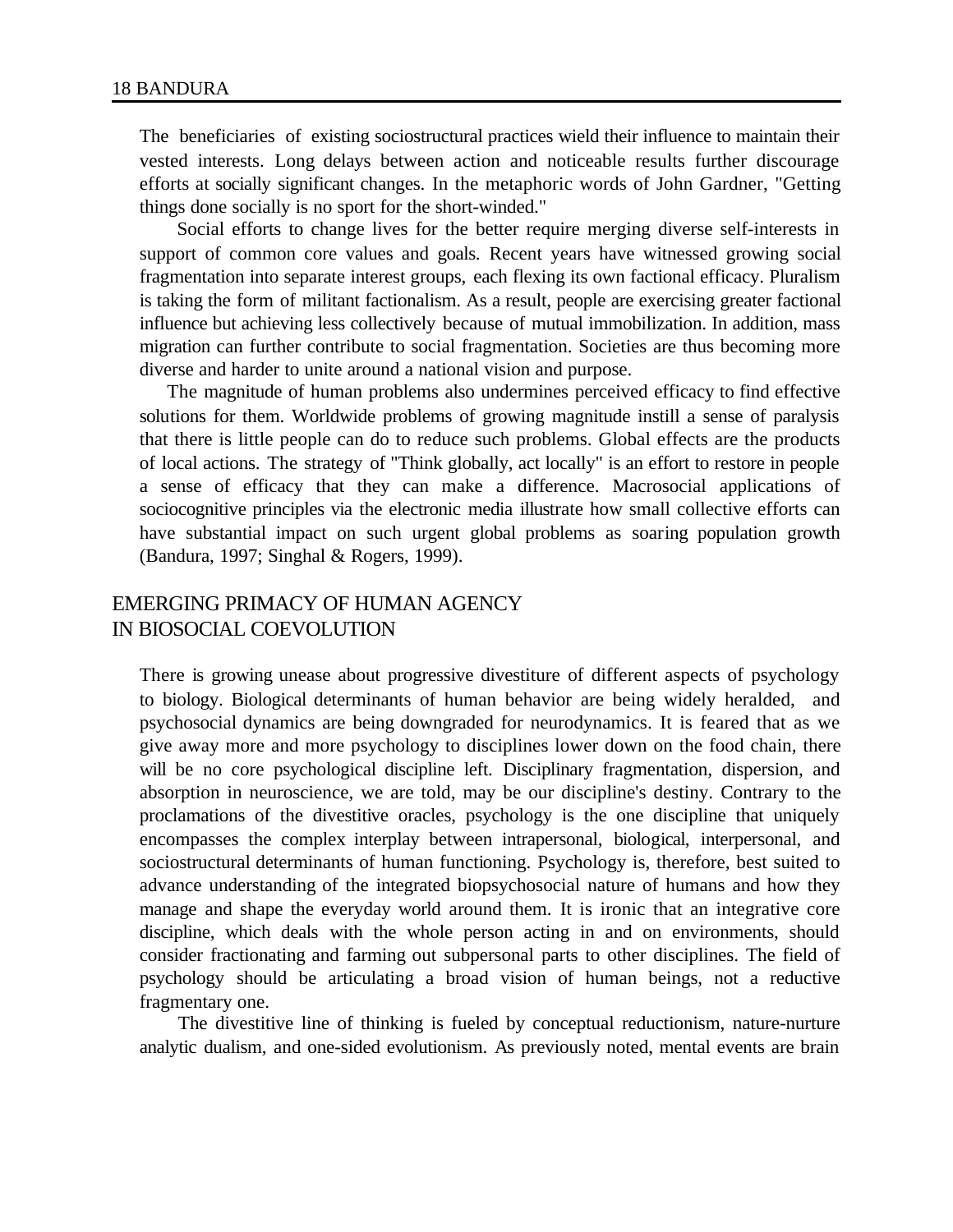activities, but physicality does not imply reduction of psychology to biology. Knowing how the biological machinery works tells one little about how to orchestrate that machinery for diverse purposes. To use an analogy, the "psychosocial software" is not reducible to the "biological hardware." Each is governed by its own set of principles that must be studied in their own right.

 Much of psychology is concerned with discovering principles about how to structure environments to promote given psychosocial changes and levels of functioning. This exogenous subject matter does not have a counterpart in neurobiological theory and, hence, psychological laws are not derivable from it. For example, knowledge of the locality and brain circuitry subserving learning can say little about how best to devise conditions of learning in terms of level of abstractness, novelty, and challenge; how to provide incentives to get people to attend to, pro-cess, and organize relevant information; in what modes to present information; and whether learning is better achieved independently, cooperatively, or competitively. The optimal conditions must be specified by psychological principles.

 Mapping the activation of the neuronal circuitry subserving Martin Luther King's "I Have a Dream" speech would tell us little about its powerful socially inspirational nature, the agentic deliberative effort that went into its creation, and the civic-minded passion that energized its origination and public declaration. Nor will analyses at the molecular, cellular, and biochemical levels explain these agentic activities. There is little at the neuronal level that can tell us how to develop efficacious parents, teachers, executives, or social reformers.

 Psychological principles cannot violate the neurophysiological capabilities of the systems that subserve them. However, the psychological principles need to be pursued in their own right. Were one to embark on the slippery slope of reductionism, the journey would traverse biology and chemistry and eventually end in atomic subparticles. Because of emergent properties across levels of complexity, neither the intermediate locales nor the final stop in atomic subparticles supply the psychological laws of human behavior.

 The biologizing of psychology, which lately has become highly fashionable, is also being promoted by uncritical adoption of one-sided evolutionism. Not to be outdone, the geneticization of human behavior is being promoted more fervently by psychological evolutionists than by biological evolutionists (Buss & Schrnitt, 1993; Bussey & Bandura, 1999). In these analyses, human behavior is readily attributed to determinative ancestral programming and universalized traits. Biological evolutionists underscore the diversifying selection pressures for adaptiveness of different types of ecological milieus (Dobzhansky, 1972; Fausto-Sterling, 1992; Gould, 1987). Socially constructed milieus differ markedly so no single mode of social adaptation fits all situations.

 Ancestral origin of bodily structures and biological potentialities and the determinants governing contemporary behavior and social practices are quite different matters. Because evolved potentialities can serve diverse purposes, ancestral origin dictates neither current social function nor a singular sociostructural arrangement. All too often, the multicausality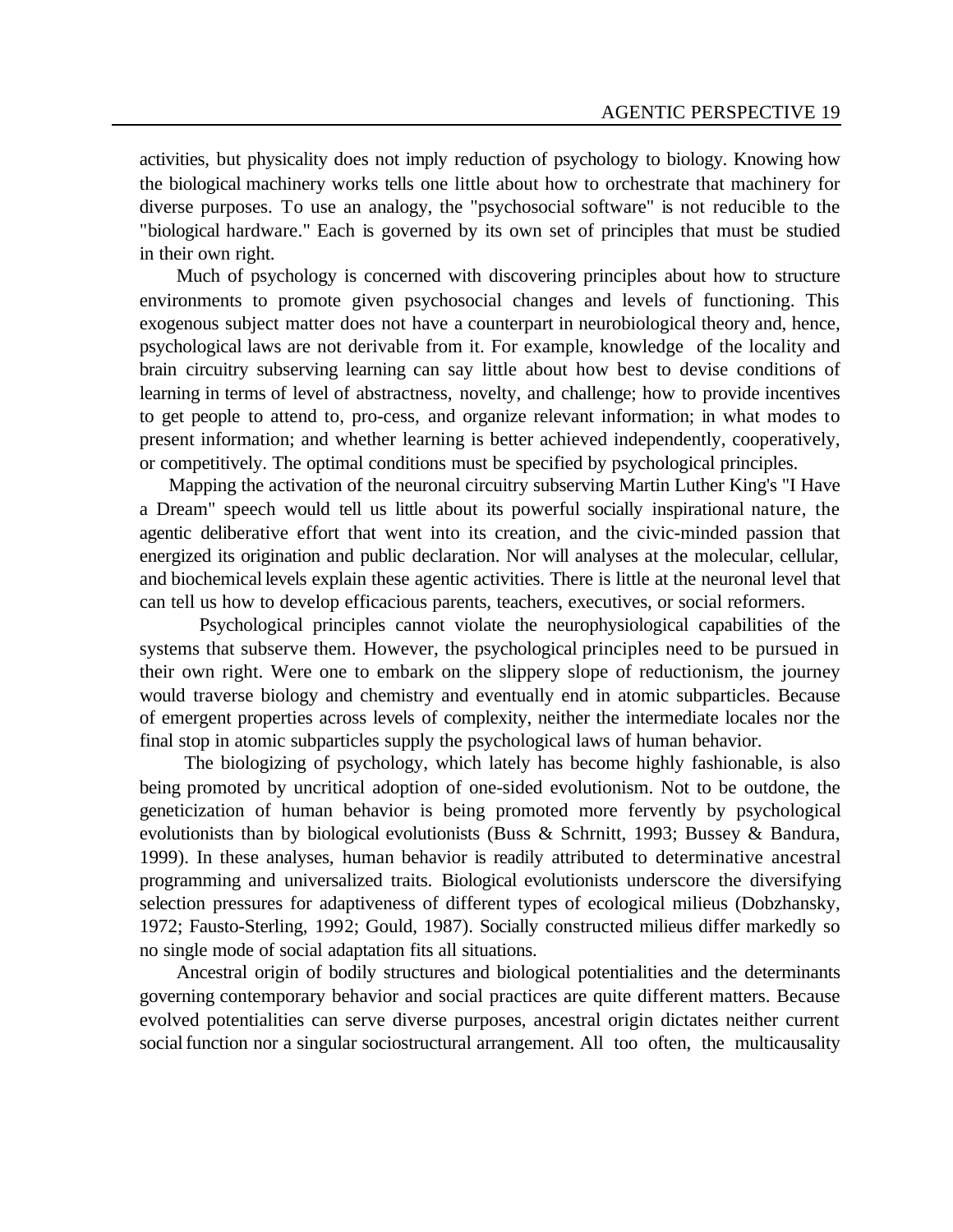of human behavior is misleadingly framed in terms of partitioning behavioral variance into percent nature and percent nurture. This analytic dualism is mistaken for several reasons: It disregards the intricate interdependence of nature and nurture. Moreover, socially constructed nurture has a hand in shaping human nature.

 Social cognitive theory acknowledges the influential role of evolved factors in human adaptation and change, but it rejects one-sided evolutionism in which evolved biology shapes behavior but the selection pressures of social and technological innovations on biological evolution get ignored. In the bidirectional view of evolutionary processes, environmental pressures fostered changes in biological structures and upright posture conducive to the development and use of tools. These endowments enabled an organism to manipulate, alter, and construct new environmental conditions. Environmental innovations of increasing complexity, in turn, created new selection pressures for the evolution of cognitive capacities and specialized biological systems for functional consciousness, thought, language, and symbolic communication.

 Human evolution provides bodily structures and biological potentialities, not behavioral dictates. Psychosocial influences operate through these biological re-sources to fashion adaptive forms of behavior. Having evolved, the advanced biological capacities can be used to create diverse cultures-aggressive, pacific, egalitarian, or autocratic. Gould (1987) builds a strong case that biology sets constraints that vary in nature, degree, and strength in different activity domains, but in most spheres of human functioning biology permits a broad range of cultural possibilities. He argues cogently that evidence favors a potentialist view over a determinist view. In this insightful analysis, the major explanatory battle is not between nature and nurture as commonly framed, but whether nature operates as a determinist or as a potentialist. For example, tall individuals have the potential to become successful basketball players. But tallness does not ordain basketball pursuits. I seriously doubt that the genetic make-up of the Nazi Germans who committed unprecedented barbarity is really different from the genetic make-up of peaceful Swiss residing in the German canton of Switzerland. People possess the biological potential for aggression, but the answer to the cultural variation in aggressiveness lies more in ideology than in biology.

 Gould makes the further interesting point that biological determinism is often clothed in the language of interactionism to make it more palatable. The bidirectional biology-culture coevolution is acknowledged, but then evolved biology is portrayed as the ruling force. The cultural side of this two-way causation, in which genetic make-up is shaped by the adaptational pressures of socially constructed environments, receives little notice. Biological determinism is also often clothed in the language of changeability: The malleability of evolved dispositions is acknowledged, but determinative potency is then ascribed to them with caution against efforts to change existing sociostructural arrangements and practices allegedly ruled by the evolved dispositions. Such efforts are regarded as not only doomed to failure but socially harmful because they go against the rule of nature (Wilson, 1998).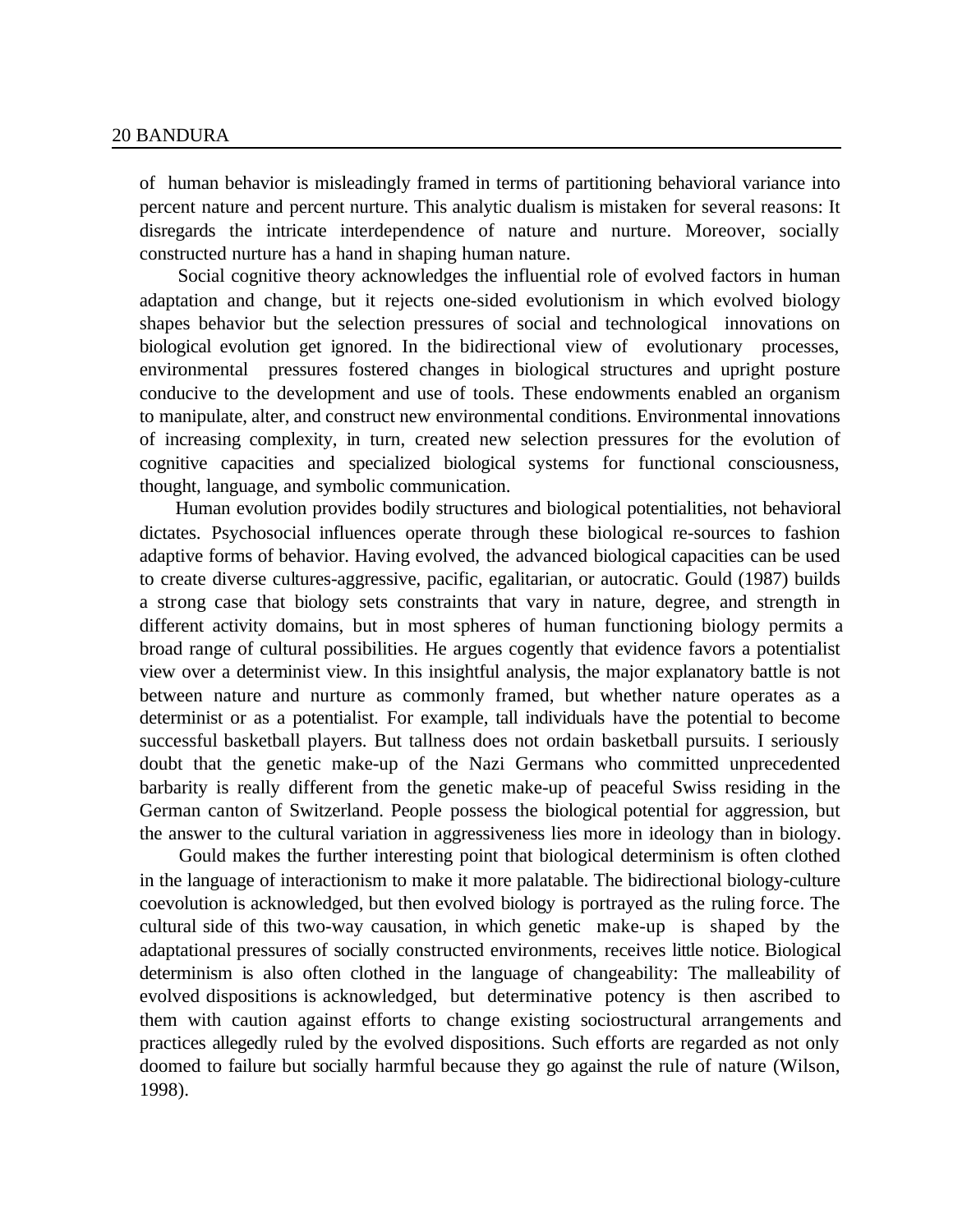In Gould's view (1987), biology has culture on a "loose leash," whereas Wilson argues that, biology has culture on a "tight leash." How human nature is construed determines the extent to which obstructions to sociostructural changes are sought in genetic mismatch or in the counterforce of entrenched vested interests. Biological determinists favor the rule of nature, whereas biological potentialists, who regard human nature as permitting a range of possibilities, give greater weight to the rule of distributed opportunities, privileges, and power. Thus, a biological determinist view highlights inherent constraints and limitations. A biological potentialist view of human nature emphasizes human possibilities.

 There is much genetic homogeneity across cultures but vast diversity in belief systems and conduct. Given this variability, genetic coding that characterizes humans underscores the power of the environment orchestrated through agentic action. Aggression, which is allegedly genetically programmed as a biological universal, is a good case in point. Wide intercultural diversity challenges the view that people are inherently aggressive. There are fighting cultures that breed aggression by modeling it pervasively, attaching prestige to it and according it functional value for gaining social status, material benefits, and social control. There are also pacific cultures in which interpersonal aggression is a rarity because it is devalued, rarely modeled, and has no functional value (Alland, 1972; Bandura, 1973; Sanday, 1981).

 Intracultural diversity also calls into question aggression as an innate human nature. The United States is a relatively violent society, but American Quakers, who are fully immersed in the culture, adopt pacifism as a way of life. The third form of variability involves rapid transformation of warring societies into peaceful ones. The Swiss used to be the main suppliers of mercenary fighters in Europe, but as they transformed into a pacific society their militaristic vestige is evident only in the plumage of the Vatican guards. For ages the Vikings plundered other nations. After a prolonged war with Russia that exhausted Sweden's resources, the populous rose up and forced a constitutional change that prohibited kings from starting wars (Moerk, 1995). This political act promptly transformed a fighting society into a peaceable one that has served as a mediator for peace among warring nations. This rapid cultural metamorphosis underscores the power of nurture. In cross-cultural comparisons, Sweden ranks at the very bottom of all forms of violence.

 A biologically deterministic view has even thornier problems with the rapid pace of social change. People have changed little genetically over recent decades, but they have changed markedly through rapid cultural and technological evolution in their beliefs, mores, social roles, and styles of behavior. Social systems and lifestyles are being altered by social means rather than by reliance on the slow, protracted process of biological selection. As Dobzhansky (1972) puts it succinctly, the human species has been selected for learnability and plasticity of behavior adaptive to remarkably diverse habitats, not for behavioral fixedness. The pace of social change gives testimony that biology, indeed, permits a range of possibilities.

 To say that a hallmark of humans is their endowed plasticity is not to say that they have no nature (Midgley, 1978), or that they come structureless and biologically limitless.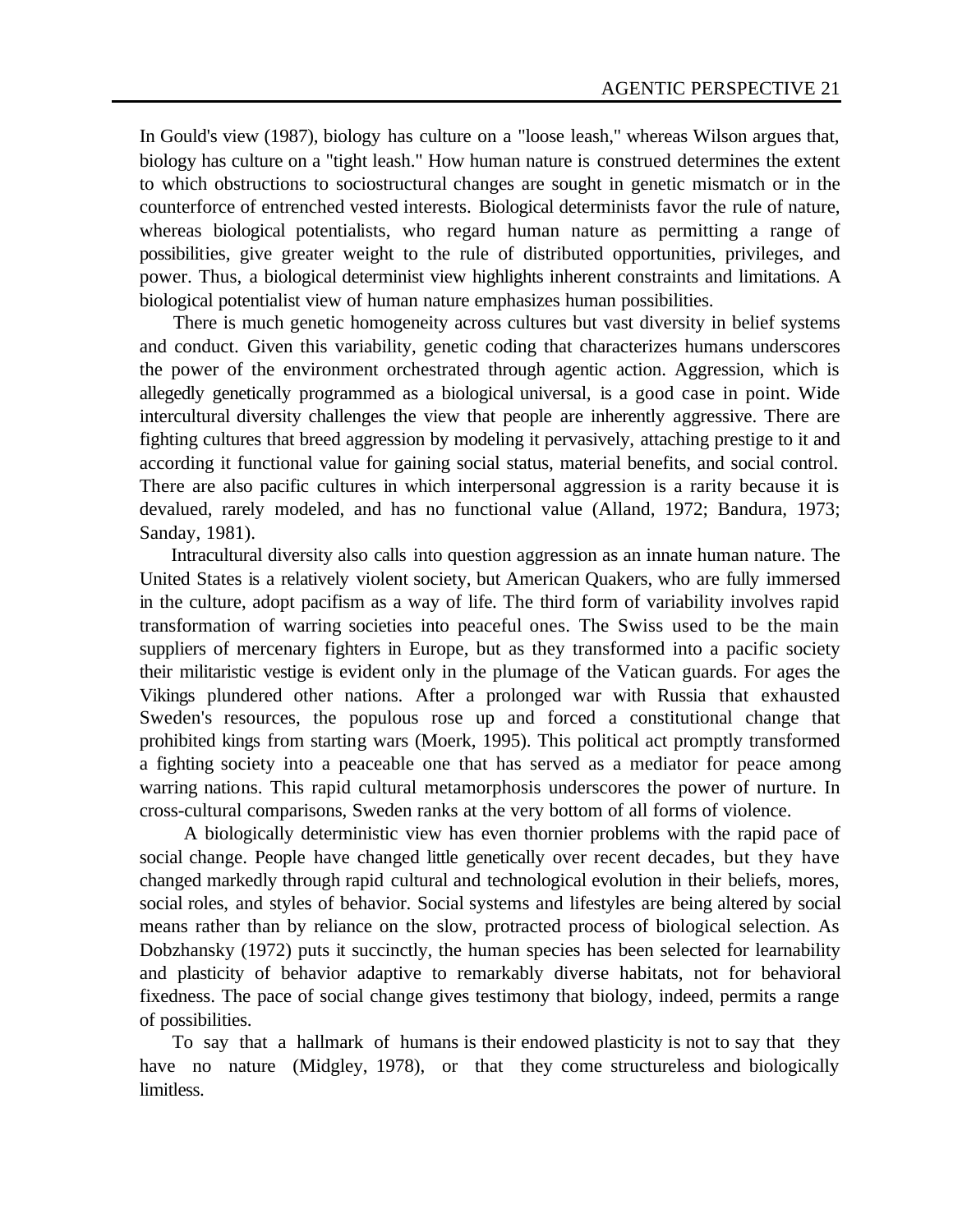#### 22 BANDURA

The plasticity, which is intrinsic to the nature of humans, depends upon specialized neurophysiological structures and mechanisms that have evolved over time. These advanced neural systems are specialized for channeling attention, detecting the causal structure of the outside world, transforming that information into abstract representations, and integrating and using them for adaptive purposes. These evolved information processing systems provide the capacity for the very agentic characteristics that are distinctly human-generative symbolization, forethought, evaluative self-regulation, reflective self-consciousness, and symbolic communication.

 Neurophysiological systems have been shaped by evolutionary pressures, but people are not just reactive products of selection pressures. Other species are heavily innately programmed for stereotypic survival in a particular habitat. In contrast, human lifestyles are, in large part, experientially fashioned within biological limits rather than come ready made. The exercise of agentic capabilities is a prime player in the human coevolution process. People are not only reactors to selection pressures, but they are producers of new ones at an increasingly dizzying pace.

 Through agentic action, people devise ways of adapting flexibly to remarkably diverse geographic, climatic and social environments; they figure out ways to circumvent physical and environmental constraints, redesign and construct environments to their liking, create styles of behavior that enable them to realize desired outcomes, and pass on the effective ones to others by social modeling and other experiential modes of influence. By these inventive means, people improve their odds in the fitness survival game. Growth of knowledge is increasingly enhancing human power to control, transform, and create environments of increasing complexity and consequence. We build physical technologies that drastically alter how we live our daily lives. We create mechanical devices that compensate immensely for our sensory and physical limitations. We develop medical and psychological methods that enable us to exert some measure of control over our physical and psychosocial lives. Through contraceptive ingenuity that disjoined sex from procreation, humans have outwitted and taken control over their evolved reproductive system. Carl Djerassi, who begot the birth control pill, predicts that further developments in reproductive technologies will separate sex from fertilization by storing eggs and injecting sperm in vitro for uteral reinsertion and childbearing at a time of one's choosing (Levy, 2000).

 Humans have created biotechnologies for replacing defective genes with modified ones and for changing the genetic make-up of plants and animals by implanting genes from different sources. In a budding biotechnology that is forging ahead in ways that bypass evolutionary genetic processes, we are now cloning clones and exploring methods that could alter the genetic codes of humans. As people devise ever more powerful technologies that enable them to fashion some aspects of their nature, the psychosocial side of coevolution is gaining ascendancy. Thus, through agentic genetic engineering, humans are becoming major agents of their own evolution, for better or for worse.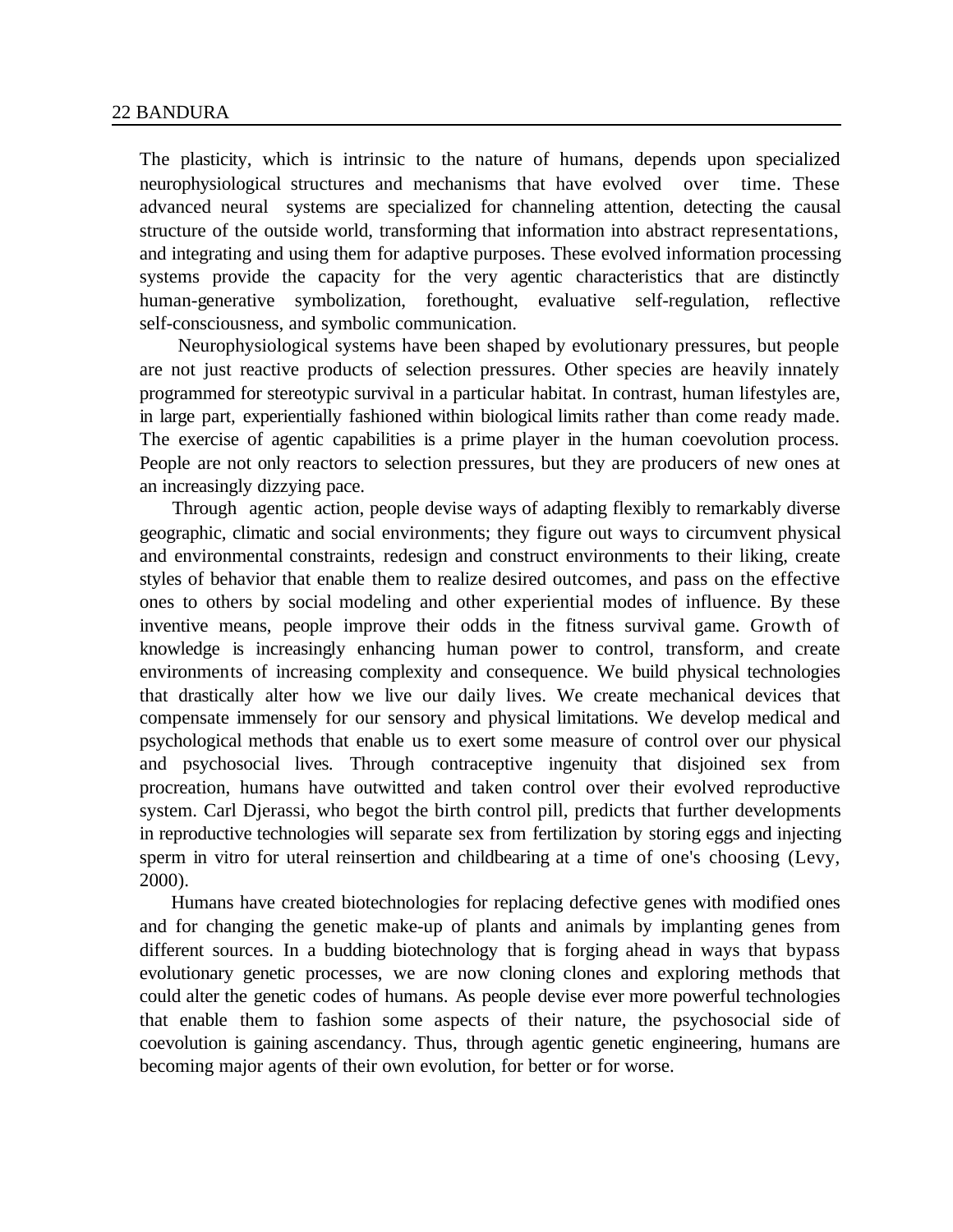With further development of biotechnology, we face the prospect that more direct social construction of human nature through genetic design of human beings for desired properties will increasingly command our attention and ethical concerns.

 What is technologically possible eventually gets applied. As previously noted, the genetic factors provide only potentialities, not the finished psychosocial attributes. However, there is no shortage of individuals with the resources and belief in genetic determinism to underwrite attempts at genetic engineering of human nature. The values to which we subscribe and the social systems we devise to oversee the uses to which our powerful technologies are put will playa vital role in what we become and how we shape our destiny.

#### ACKNOWLEDGMENTS

Preparation of this chapter and some of the cited research was supported by grants from the Grant Foundation, the Spencer Foundation, and the Jacobs Foundation. Some sections of this chapter include revised, updated and expanded material from the books, *Social Foundations or Thought and Action: A Social Cognitive Theory*, Prentice-Hall1986; *Self-Efficacy: The Exercise of Control*, Freeman 1997; and "A Social Cognitive Theory of Personality" in *Handbook of Personality*, ed. L Pervin, O John (2nd ed.), Guilford.

#### **Visit the Annual Reviews home page at www.AnnuaIReviews.org**

#### **LITERATURE CITED**

- Alland A Jr. 1972. The Human Imperative. New York: Columbia Univ. Press
- Austin JH. 1978. Chase, Chance, and Creativity: The Lucky Art of Novelty. New York: Columbia Univ. Press
- Baldwin C, Baldwin A, Sameroff A, Seifer R. 1989. The role of family interaction in the prediction of adolescent competence. Presented at Bienn. Meet. Soc. Res. Child Dev., Kansas City, MO
- Baltes MM. 1996. The Many Faces of Dependency in Old Age. New York: Cambridge Univ. Press
- Bandura A. 1973. Aggression: A Social Learning Analysis. Englewood Cliffs, NJ: Prentice-Hall
- Bandura A. 1982. The psychology of chance encounters and life paths. Am. Psychol. 37:747-55
- Bandura A. 1986. Social Foundations of

Thought and Action: A Social Cognitive Theory. Englewood Cliffs, NJ: Prentice-Hall

- Bandura A. 1991a. Social cognitive theory of moral thought and action. In Handbook of Moral Behavior and Development, ed. WM Kurtines, JL Gewirtz, 1:45-103. Hillsdale, NJ: Erlbaum
- Bandura A. 1991b. Self-regulation of motivation through anticipatory and self-reactive mechanisms. In Perspectives on Motivation: Nebraska Symposium on Motivation, ed. RA Dienstbier, 38:69-164. Lincoln: Univ. Nebraska Press
- Bandura A. 1993. Perceived self-efficacy in cognitive development and functioning. Educ. Psychol. 28:117-48
- Bandura A, ed. 1995. Self-Efficacy in Changing Societies. New York: Cambridge Univ. Press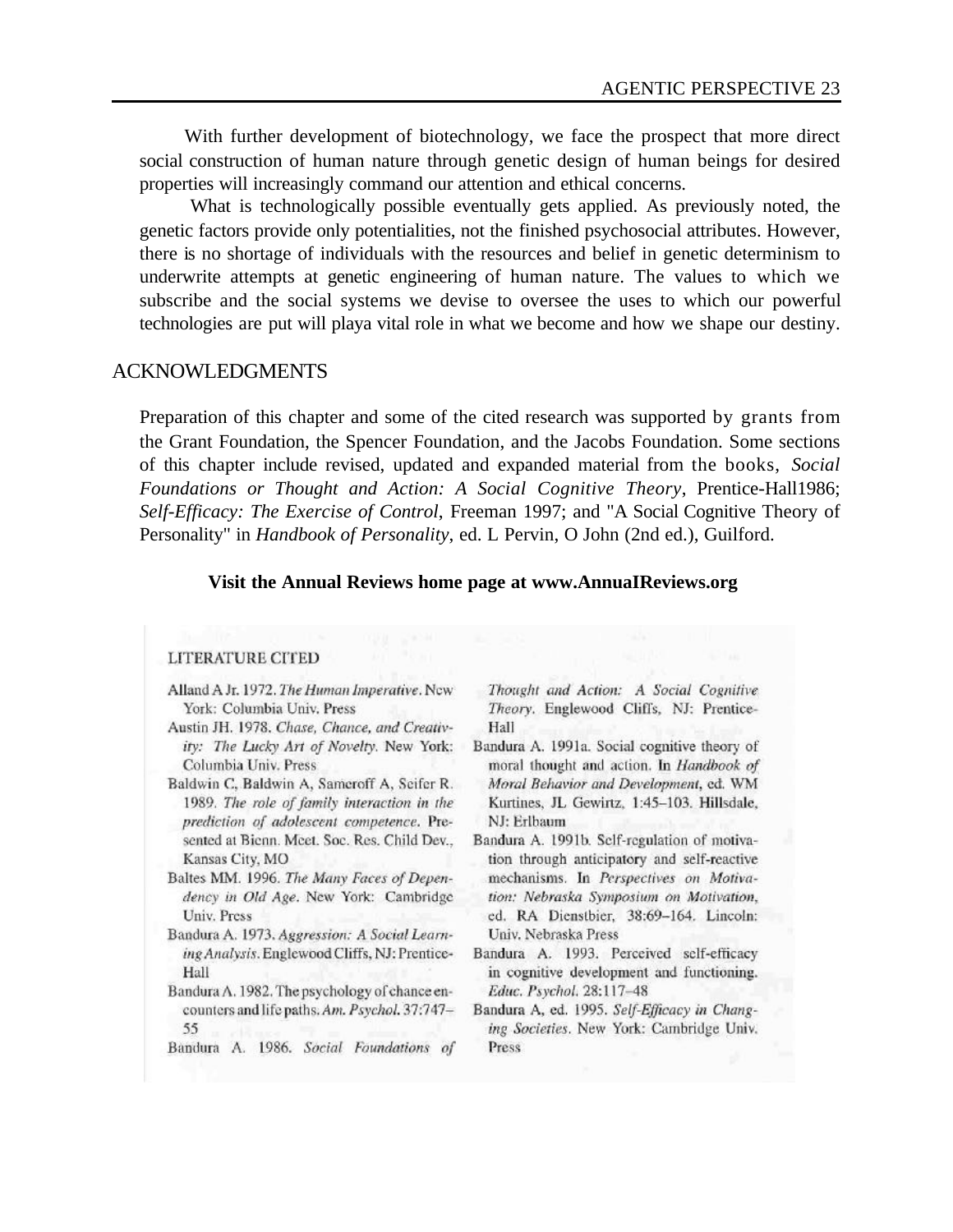- Bandura A. 1997. Self-Efficacy: The Exercise of Control. New York: Freeman
- Bandura A. 1998. Exploration of fortuitous determinants of life paths. Psychol. Inq. 9:95-99
- Bandura A. 1999a. A social cognitive theory of personality. In Handbook of Personality, ed. L Pervin, O John, pp. 154-96. New York: Guilford. 2nd ed.
- Bandura A. 1999b. Moral disengagement in the perpetration of inhumanities. Pers. Soc. Psychol. Rev. (Special issue on Evil and Violence) 3:193-209
- Bandura A. 2000. Exercise of human agency through collective efficacy. Curr. Dir. Psychol. Sci. 9:75-78
- Bandura A, Barbaranelli C, Caprara GV, Pastorelli C. 1996a. Multifaceted impact of self-efficacy beliefs on academic functioning. Child Dev. 67:1206-22
- Bandura A, Barbaranelli C, Caprara GV, Pastorelli C. 1996b. Mechanisms of moral disengagement in the exercise of moral agency. J. Pers. Soc. Psychol. 71:364-74
- Bandura A, Barbaranelli C, Caprara GV, Pastorelli C. 2000a. Self-efficacy beliefs as shapers of children's aspirations and career trajectories. Child Dev. In press
- Bandura A, Barbaranelli C, Caprara GV, Pastorelli C, Regalia C. 2000b. Sociocognitive Self-Regulatory Mechanisms Governing Transgressive Bchavior. J. Pers. Soc. Psychol. In press
- Bandura A, Pastorelli C, Barbaranelli C, Caprara GV. 1999. Self-efficacy pathways to childhood depression. J. Pers. Soc. Psychol. 76:258-69
- Brandtstädter J. 1992. Personal control over development: implications of self-efficacy. In Self-Efficacy: Thought Control of Action, ed. R Schwarzer, pp. 127-45. Washington, DC: Hemisphere
- Bratman ME. 1999. Faces of Intention: Selected Essays on Intention and Agency. New York: Cambridge Univ. Press
- Bunge M. 1977. Emergence and the mind. Neuroscience 2:501-9
- Burns TR, Dietz T. 2000. Human agency and evolutionary processes: institutional dynamics and social revolution. In Agency in Social Theory, ed. B Wittrock, Thousand Oaks, CA: Sage. In press
- Buss DM, Schmitt DP. 1993. Sexual strategies theory: an evolutionary perspective on human mating. Psychol. Rev. 100:204-32
- Bussey K, Bandura A. 1999. Social cognitive theory of gender development and differentiation. Psychol. Rev. 106:676-713
- Carlson RA. 1997. Experienced Cognition. Mahwah, NJ: Erlbaum
- Davidson D. 1971. Agency. In Agent, Action, and Reason, ed. R Binkley, R Bronaugh, A Marras, pp. 3-37. Univ. Toronto Press
- Diamond MC. 1988. Enriching Heredity. New York: Free Press
- Dobzhansky T. 1972. Genetics and the diversity of behavior. Am. Psychol. 27:523-30
- Earley PC. 1993. East meets West meets Mideast: Further explorations of collectivistic and individualistic work groups. Acad. Manage. J. 36:319-48
- Earley PC. 1994. Self or group? Cultural effects of training on self-efficacy and performance. Admin. Sci. Q. 39:89-117
- Eisenberg L. 1995. The social construction of the human brain. Am. J. Psychiatry 152:1563-75
- Elder GH, Ardelt M. 1992. Families Adapting to Economic Pressure: Some Consequences for Parents and Adolescents. Presented at Soc. Res. Adolesc., Washington, DC
- Fausto-Sterling A. 1992. Myths of Gender: Biological Theories About Women and Men. New York: Basic Books. 2nd ed.
- Feather NT, ed. 1982. Expectations and Actions: Expectancy-Value Models in Psychology. Hillsdale, NJ: Erlbaum
- Fernández-Ballesteros R, Díez-Nicolás J, Caprara GV, Barbaranelli C, Bandura A. 2000. Structural Relation of Perceived Personal Efficacy to Perceived Collective Efficacy. Submitted for publication
- Giddens A. 1984. The Constitution of Society: Outline of the Theory of Structuration.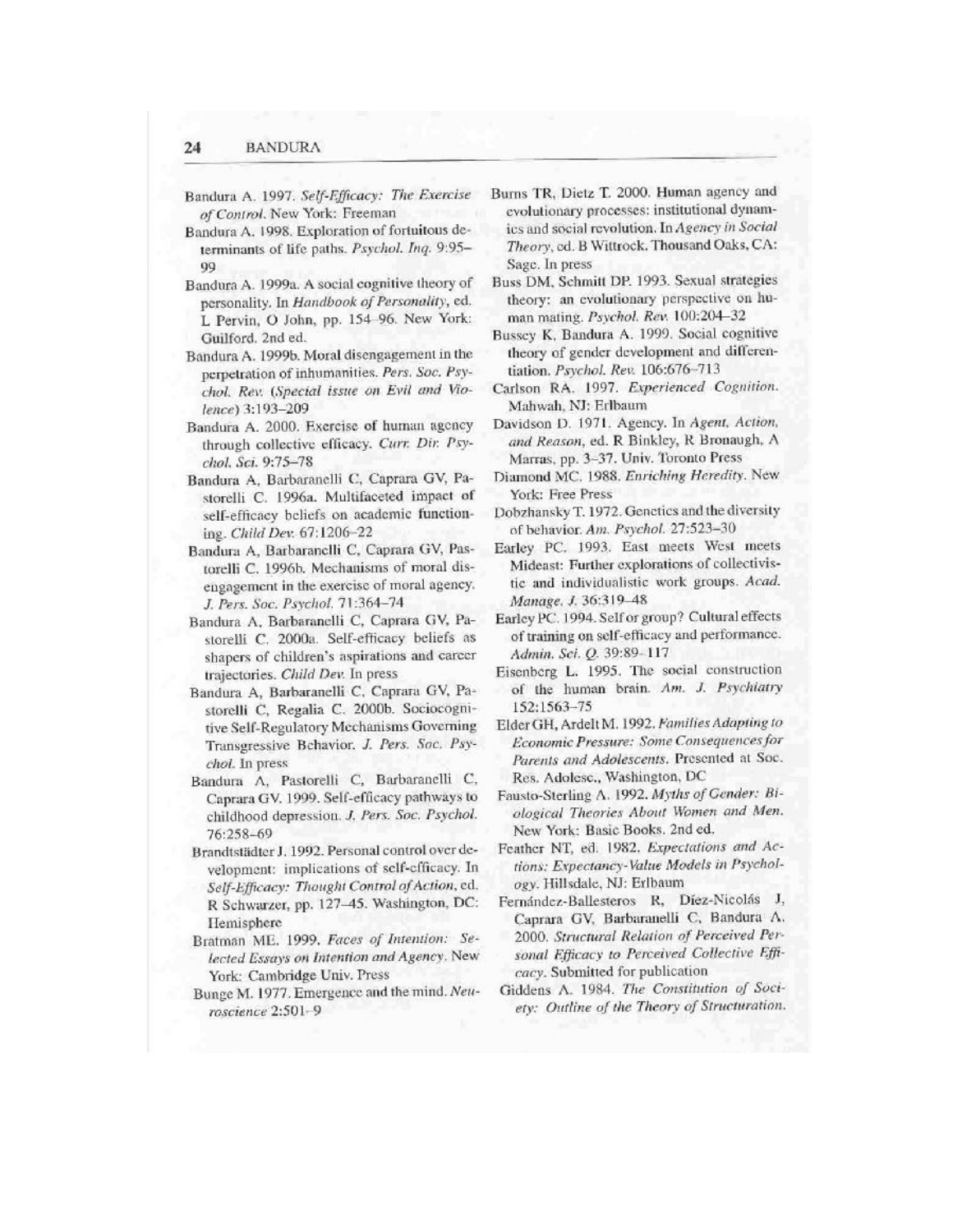Cambridge: Polity/Berkeley: Univ. Calif. Press

- Gould SJ. 1987. An Urchin in the Storm. New York: Norton
- Green CD, Vervaeke J. 1996. What kind of explanation, if any, is a connectionist net? In Problems of Theoretical Psychology, ed. CW Tolman, F Cherry, R van Hezewijk, I Lubek, pp. 201-8. North York, Ont.: Captus
- Greenwood JD. 1992. Against eliminative materialism: from folk psychology to völkerpsychologie. Philos. Psychol. 5:349-67
- Hamburg DA. 1992. Today's Children: Creating a Future for a Generation in Crisis. New York: Times Books
- Harré R. 1983. Personal Being: A Theory for Individual Psychology. Oxford: Blackwell
- Harré R, Gillet G. 1994. The Discursive Mind. Thousand Oaks, CA: Sage
- Holden G. 1991. The relationship of selfefficacy appraisals to subsequent healthrelated outcomes: a meta-analysis. Soc. Work. Health Care 16:53-93
- Holden G, Moncher MS, Schinke SP, Barker KM. 1990. Self-efficacy of children and adolescents: a meta-analysis. Psychol. Rep. 66:1044 46
- Keohane RO. 1993. Sovereignty, interdependence and international institutions. In Ideas and Ideals: Essays on Politics in Honor of Stanley Hoffman, ed. L Miller, M Smith, pp. 91-107. Boulder, CO: Westview
- Keohane RO, Nye JS. 1977. Power and Interdependence: World Politics in Transition. Boston: Little, Brown
- Kim U, Triandis HC, Kâğitçibasi C, Choi S, Yoon G, eds. 1994. Individualism and Collectivism: Theory, Method, and Applications. Thousand Oaks, CA: Sage
- Kolb B, Whishaw IQ. 1998. Brain plasticity and behavior. Annu. Rev. Psychol. 49:43-64
- Krantz DL. 1998. Taming chance: social science and everyday narratives. Psychol. Inq.  $9:87 - 94$
- Levy D. 2000. Djerassi sees shift in reproductive roles. Stanford Rep. 32:1
- Locke EA, Latham GP. 1990. A Theory of Goal Setting and Task Performance. Englewood Cliffs, NJ: Prentice-Hall
- Maddux JE. 1995. Self-efficacy, adaptation, and adjustment: Theory, research, and application. New York: Plenum
- Masten AS, Best KM, Garmezy N. 1990. Resilience and development: contributions from the study of children who overcome adversity. Dev. Psychopathol. 2:425 44
- Matsui T, Onglatco ML. 1991. Instrumentality, expressiveness, and self-efficacy in career activities among Japanese working women. J. Vocat. Behav. 41:79-88
- Matsumoto D, Kudoh T, Takeuchi S. 1996. Changing patterns of individualism and collectivism in the United States and Japan. Cult. Psychol. 2:77-107
- Midgley M. 1978. Beast and Man: The Roots of Human Nature. Ithaca, NY: Cornell Univ. Press
- Moerk EL. 1995. Acquisition and transmission of pacifist mentalities in Sweden. Peace Confl.: J. Peace Psychol. 1:291-307
- Multon KD, Brown SD, Lent RW, 1991. Relation of self-efficacy beliefs to academic outcomes: a meta-analytic investigation. J. Couns. Psychol. 38:30-38
- Nagel E. 1961. The Structure of Science. New York: Harcourt, Brace and World
- Pasteur L. 1854. Inaugural lecture. University of Lille, France
- Rottschaefer WA. 1985. Evading conceptual self-annihilation: some implications of Albert Bandura's theory of the self-system for the status of psychology. New Ideas Psychol.  $2:223-30$
- Rottschaefer WA. 1991. Some philosophical implications of Bandura's social cognitive theory of human agency. Am. Psychol. 46:153-55
- Rutter M. 1990. Psychosocial resilience and protective mechanisms. In Risk and Protective Factors in the Development of Psychopathology, ed. J Rolf, AS Masten, D Cicchetti, KH Neuchterlein, S Weintraub,